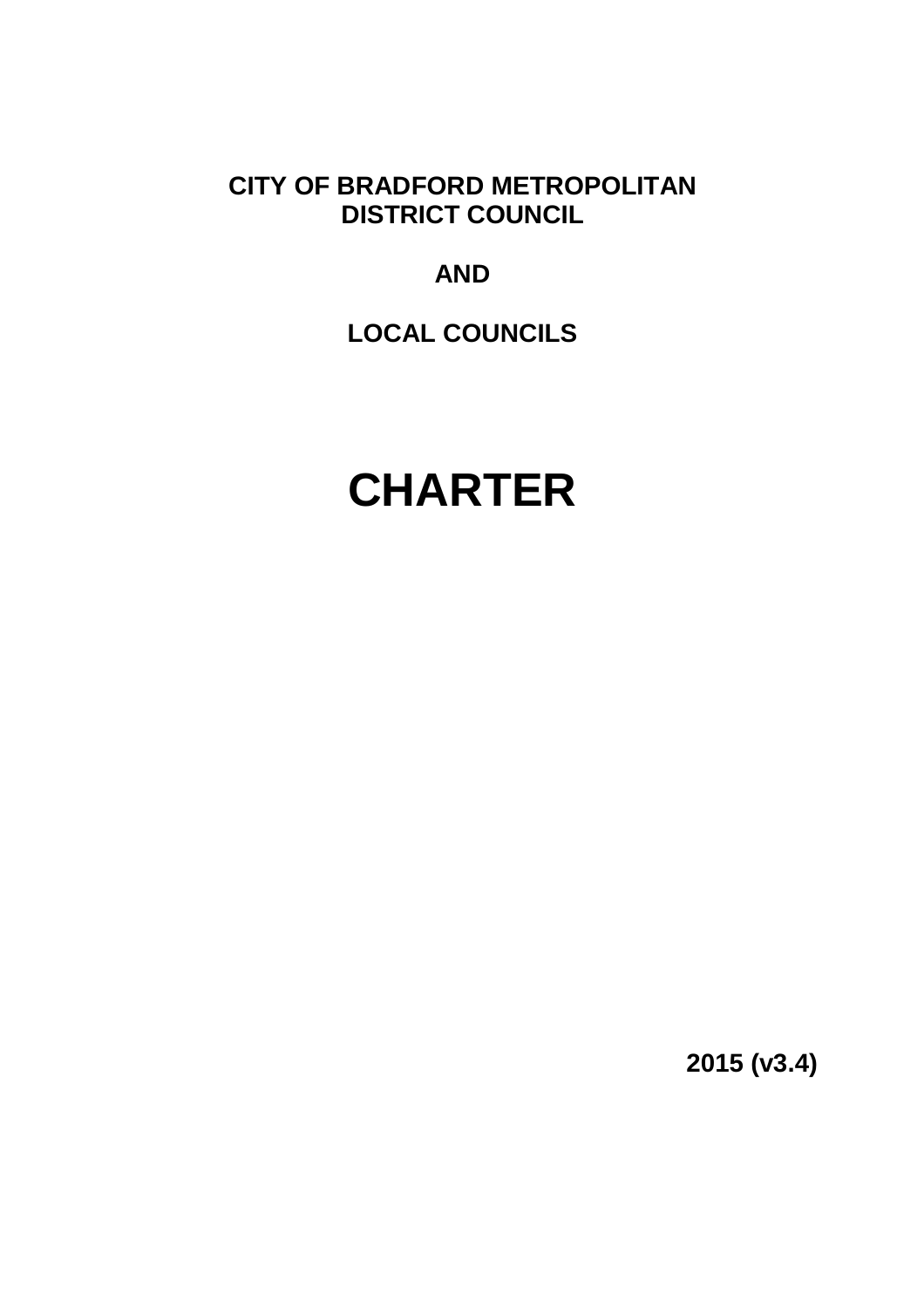|                | <b>Contents</b>                                                                              | Page |
|----------------|----------------------------------------------------------------------------------------------|------|
| 1              | General                                                                                      | 3    |
| $\overline{2}$ | Sustainability                                                                               | 3    |
| 3              | Community Strategies and Local Strategic Partnership                                         | 3    |
| $\overline{4}$ | Liaison                                                                                      | 3    |
| 5              | Attendance at meetings                                                                       | 4    |
| 6              | Local Council elections and polls                                                            | 4    |
| $\overline{7}$ | Consultation                                                                                 | 4    |
| 8              | <b>Financial arrangements</b>                                                                | 4    |
| 9              | Standards committee                                                                          | 4    |
| 10             | Publications and marketing                                                                   | 5    |
| 11             | Communications                                                                               | 5    |
| 12             | <b>Practical support</b>                                                                     | 5    |
| 13             | Training arrangements and facilities                                                         | 5    |
| 14             | Local Council plans                                                                          | 5    |
| 15             | Devolvement of functions                                                                     | 5    |
| 16             | Localism Act                                                                                 | 5    |
| 17             | Town and country planning matters                                                            | 6    |
|                | Appendix 1 - Liaison arrangements                                                            | 8    |
|                | Appendix 2 - Attendance at meetings arrangements                                             | 10   |
|                | Appendix 3 - Local Council elections and polls                                               | 11   |
|                | Appendix 4 - Bradford District Council Local Councils financial<br>support                   | 13   |
|                | Appendix 5 - The Local Council planning protocol                                             | 18   |
|                | Appendix 6 - Standards Committee arrangements                                                | 21   |
|                | Appendix 7 - Neighbourhood planning                                                          | 22   |
|                | Appendix 8 - Local Council liaison support and Neighbourhood and<br><b>Customer Services</b> | 27   |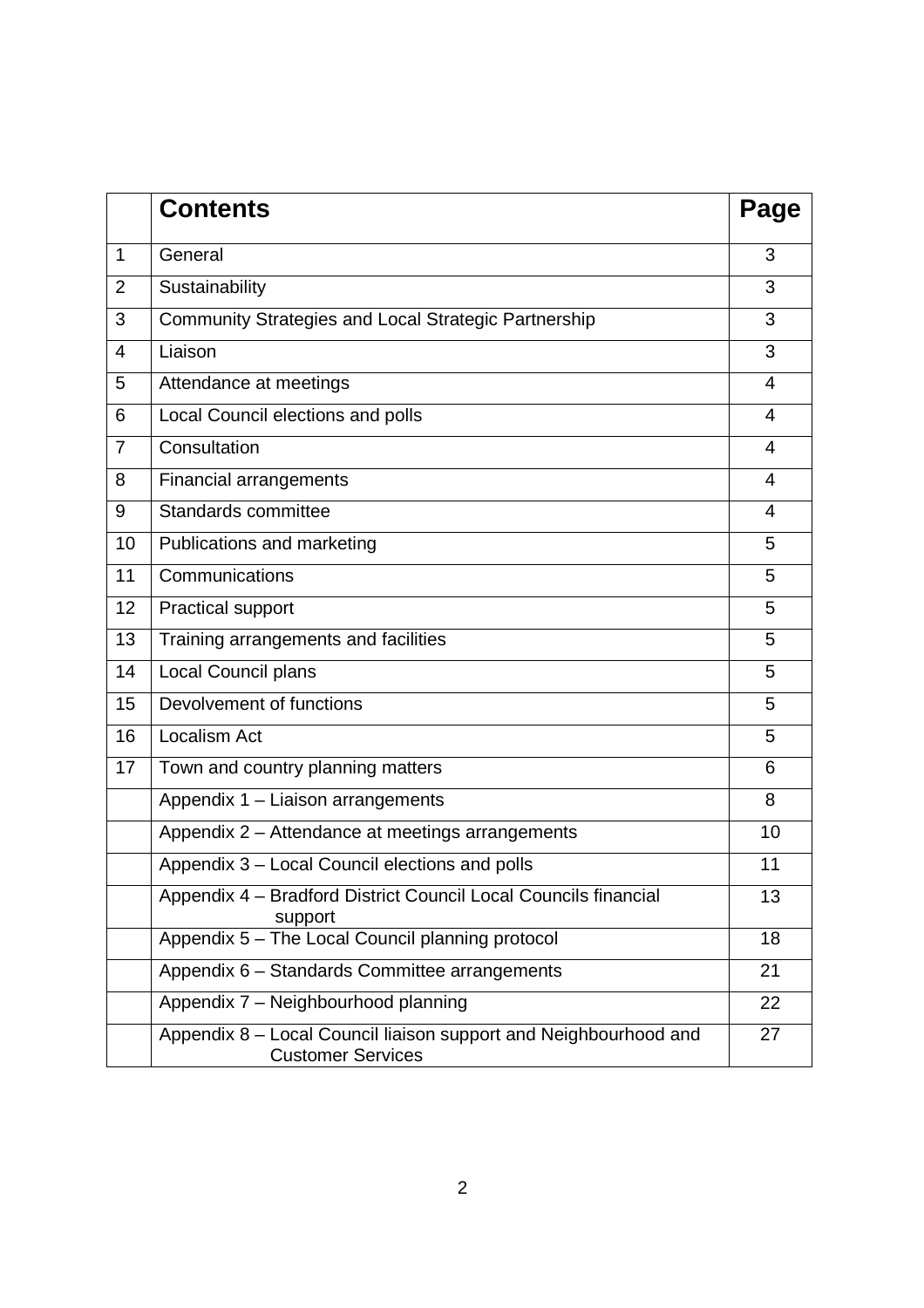Local Councils and City of Bradford Metropolitan District Council have expressed their commitment to the following:

#### **1. General**

- 1.1. In this document, the term "Local Council" is a generic term, used to mean town, parish, community, neighbourhood or village council.
- 1.2. Bradford Council acknowledges that Local Councils are the grassroots level of local government, and recognises their local democratic legitimacy and legal independence. Local Councils and Bradford Council recognise each other as independent authorities legitimised through the democratic process.
- 1.3. Bradford Council supports and encourages the development of Local Councils as a democratically accountable body having local governance responsibilities and local representational authority to shape the decisions that affect their communities. Bradford Council recognises the potential for devolvement of appropriate services and decision making responsibilities and will support devolvement to Local Councils having the ability to discharge them.
- 1.4. Bradford Council will encourage Local Councils to achieve, as a minimum, the Foundation Award of the Local Council Award Scheme and to adopt recognised good governance standards.
- 1.5. Local Councils recognise the strategic role and responsibility of Bradford Council and will support the core strategies currently adopted by Bradford Council. Local Councils will ensure that grassroots issues are made available to Bradford Council to inform its decision making.
- 1.6. This Charter will be reviewed as and when required, with the agreement of both Bradford Council and Local Councils through the Bradford Council and Local Council liaison meetings. Appendices can be reviewed, negotiated or added to, on an on going basis as required, between Bradford Council and Local Councils.

## **2. Sustainability**

2.1. Local Councils will work in partnership with Bradford Council to promote sustainable social, economic and environmental development for the benefit of its community and the district as a whole.

## **3. Community strategies and Local Strategic Partnership**

3.1. Bradford Council is responsible for the preparation of the district's Community Strategy in collaboration with members of the Bradford District Partnership (Bradford's Local Strategic Partnership). As key partners Local Councils will be consulted alongside other partner organisations and citizens in its preparation and delivery (see section 16 regarding service delivery).

## **4. Liaison**

- 4.1. Bradford Council and Local Councils will support the liaison arrangements contained in appendix 1, Bradford Council and Local Councils' Liaison Group. This Group shall be responsible for co-ordinating and developing liaison and working arrangements and relationships between Bradford Council and Local Councils.
- 4.2. Bradford Council will support the liaison activity as contained in appendix 8.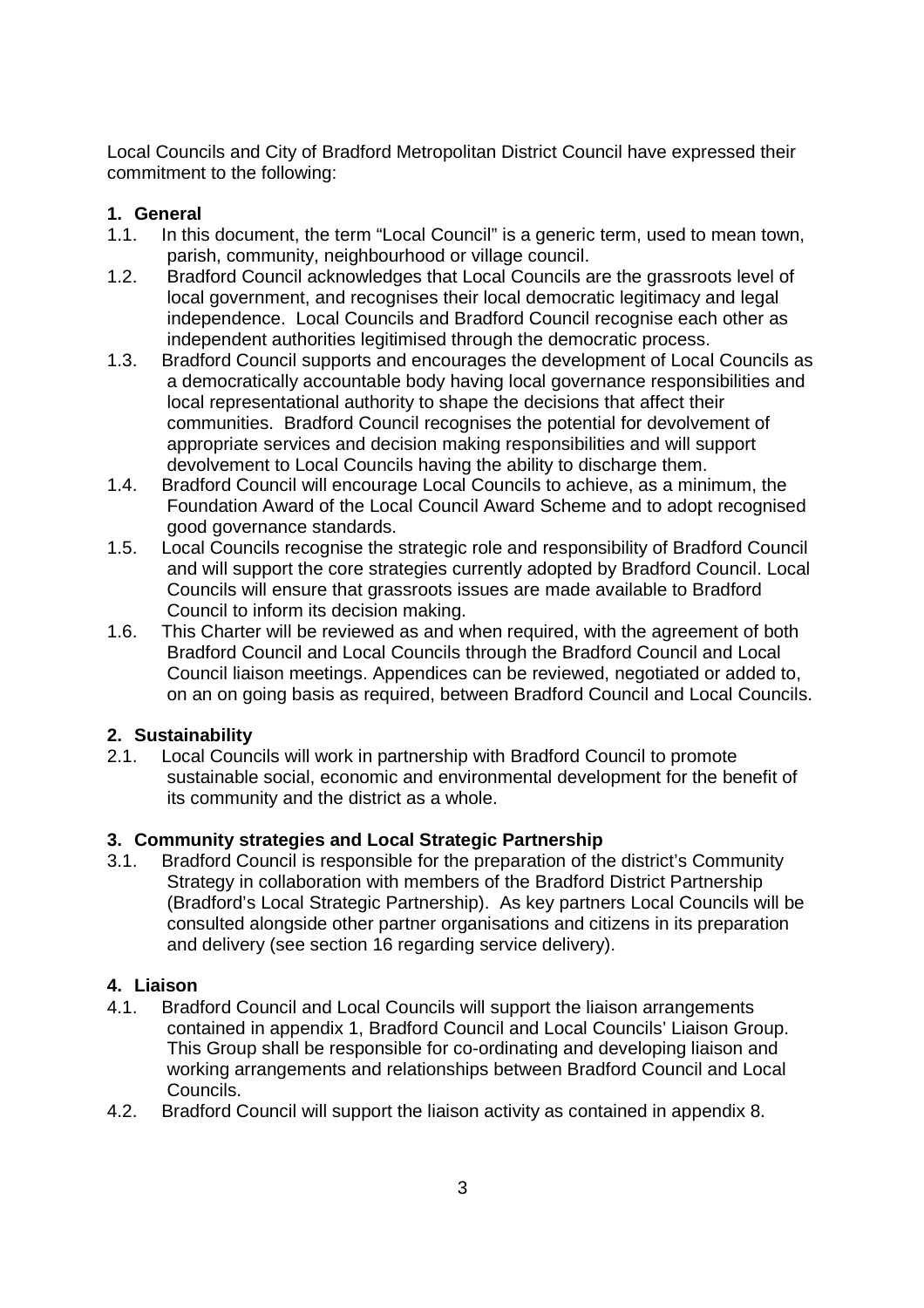#### **5. Attendance at meetings**

- 5.1. Local Councils shall be entitled to notice of, and attendance at Bradford Council's Area Committee meetings and Neighbourhood Forums in accordance with the arrangements contained in appendix 2.
- 5.2. Local Councils will invite their Ward Members to meetings and may also invite Officers where there is a relevant issue to be discussed. Bradford Council supports such attendance, subject to availability. On invitation by the Chair of the meeting and/or in accordance with the appropriate internal local procedures of the Local Council, Bradford Elected Members and Officers will be invited to speak at the Local Council's meetings on matters of mutual interest.
- 5.3. Local Councils will send copies of their agendas and reports to Bradford Council upon request.

#### **6. Local Council elections and polls**

6.1. Bradford Council will provide support for the Local Council elections and polls in accordance with the arrangements in appendix 3.

## **7. Consultation**

- 7.1. Bradford Council and Local Councils recognise that improving consultation between them is a core function of this Charter. Whilst most day to day operations by Bradford Council will continue to be undertaken for the benefit of the district, it is recognised that there are a number of key areas where prior consultation with Local Councils is necessary and with the input of their local knowledge, may be beneficial. To this end, Bradford Council and Local Councils will identify specific areas of concern and put in place procedures to ensure local consultation takes place in these agreed areas as part of the decision making process.
- 7.2. When Bradford Council consults a Local Council, it will provide it with sufficient information to enable it to reach an informed view on the matter, and give it adequate time to respond in accordance with the statutory requirements where applicable.
- 7.3. In line with the Bradford Council's customer service charter all written communications which require a response will aim to receive a relevant response within five working days. This response can be undertaken by letter, phone call, or email.
- 7.4. Bradford Council will publish all agendas and reports for meetings at least five working days before the meeting.

#### **8. Financial arrangements**

8.1. The financial arrangements adopted by Bradford Council in relation to Local Councils are contained in appendix 4.

## **9. Standards Committee**

9.1. Local Councils will work with Bradford Council's Standards Committee to promote and maintain high standards of conduct. The arrangements for the nomination of Local councillors to serve on the Standards Committee are contained in appendix 6.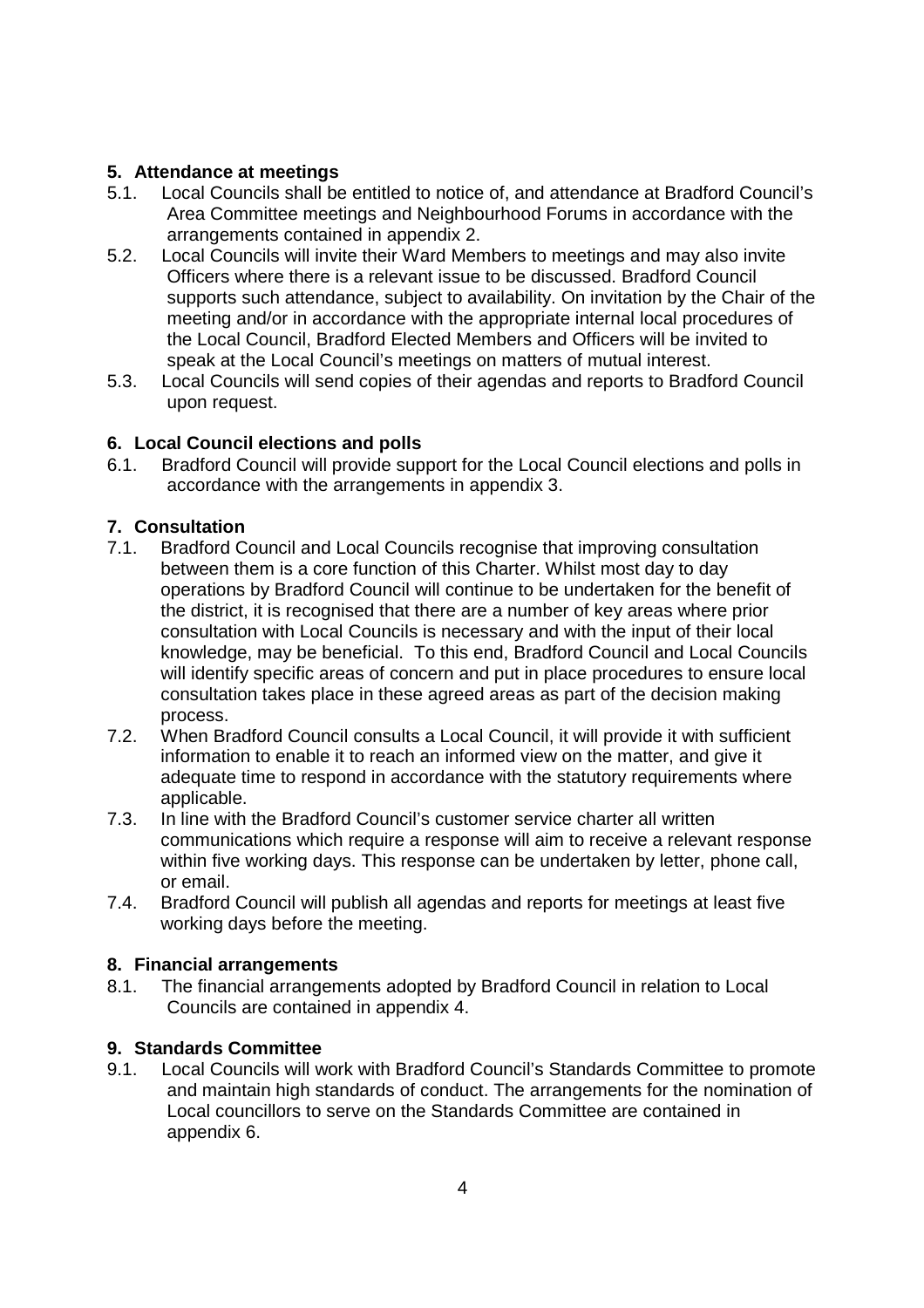#### **10. Publications and marketing**

10.1. Bradford Council and Local Councils will, on request and where appropriate, make provision within their publications for inclusion of information provided by each other.

#### **11. Communications**

11.1. Bradford Council and Local Councils will aim to respond to letters and other communications sent to each other within five days. Where a substantive reply sought cannot be provided within five working days an indication will be given of the timescale for reply.

#### **12. Practical support**

12.1. Bradford Council will, where practical and subject to resources being available, provide Local Councils with access to its own support services, to enable it to take advantage of facilities and resources at a mutually agreed price.

#### **13. Training arrangements**

13.1. Bradford Council, within its resources and working in conjunction with the Yorkshire Local Councils Association (YLCA), will aim to provide ad hoc training to Local Councils.

#### **14. Local Council plans**

- 14.1. Bradford Council will support Local Councils wherever possible to develop an appropriate Local Council plan and other local plans and strategies.
- 14.2. Where a Local Council has prepared a Local Council plan Bradford Council will take account of its proposals and priorities in developing and implementing the community strategy as it affects the local area.
- 14.3. Bradford Council will ensure that the key points of Local Council plans are integrated into the neighbourhood ward plans.

#### **15. Devolvement of functions**

15.1. In discussion with Local Councils, Bradford Council will consider, in accordance with best value principles and within its procurement arrangements, proposals for the devolvement of services and decision making to Local Councils.

#### **16. Localism Act**

- 16.1. This summary includes elements of the Localism Act which are of most relevance to Local Councils. More detailed information on the full Act can be found on the Department of Local Government and Communities web site.
- 16.2. **Community Right to Challenge** came into effect in June 2012. This allows voluntary and community groups, Local Councils or two or more members of Bradford Council staff, an opportunity to run local services currently commissioned or delivered by Bradford Council with a focus on local need and added value. An expression of interest is submitted and where the expressions of interest are accepted, Bradford Council must run a competitive procurement exercise. Bradford Council can set a time period to accept expressions of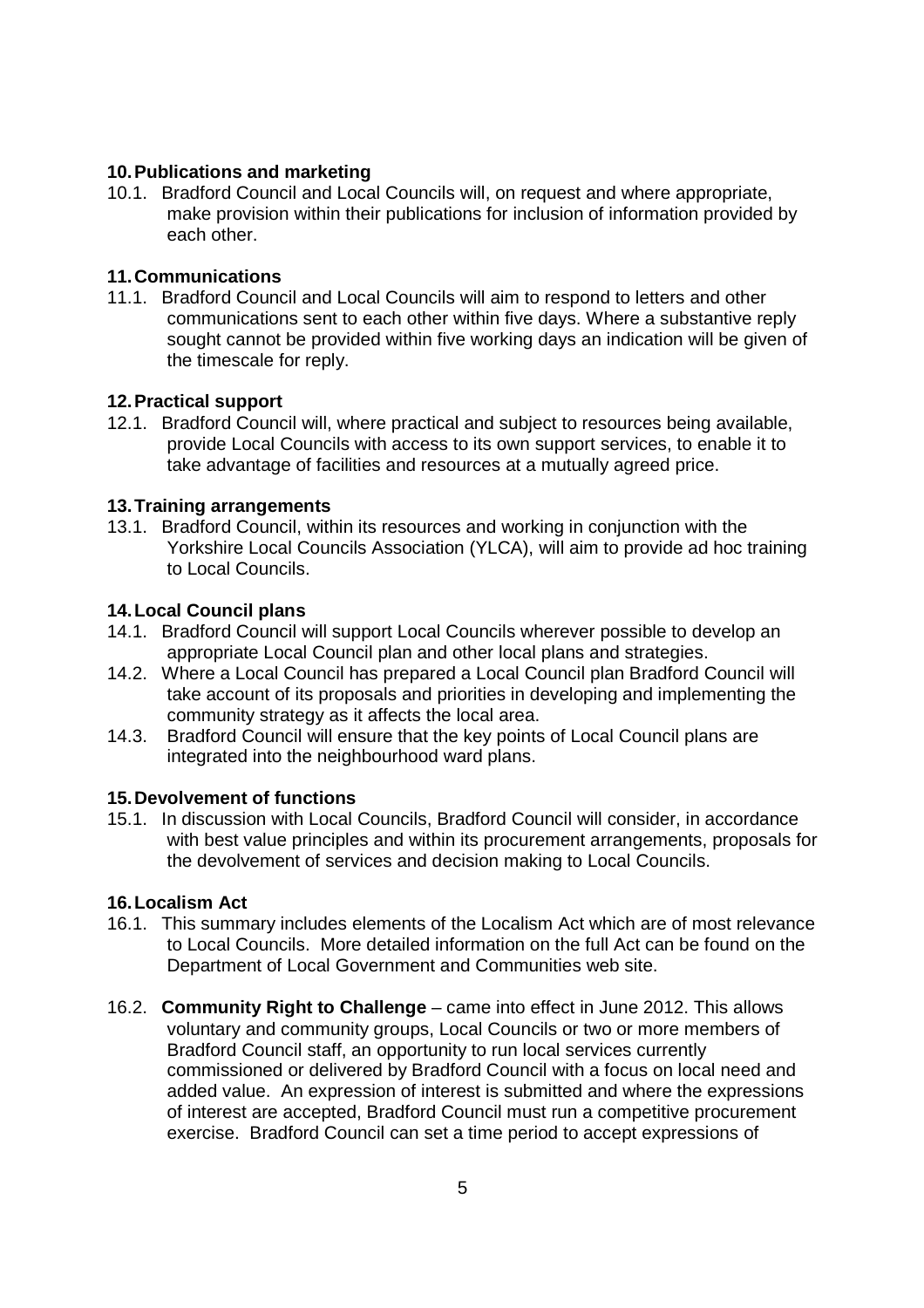interest – this is set as April to June each year. It should be noted that there is no guarantee that the organisation that initiated the procurement process will necessarily be awarded the contract to deliver the service. The process for administering CRTC is held on the Bradford Council website – https://www.bradford.gov.uk/your-council/the-community-right-to-challenge/thecommunity-right-to-challenge/

16.3. **Community Right to Bid** – came into effect in October 2012. The aim of this right is to keep valued land and buildings in community use by giving local people the chance to buy them, if and when they come onto the market at market value. It should be noted that this is different to Community Asset Transfer which is the transfer of public land or buildings to a community based organisation at less than market value. The Community Right to Bid allows communities to nominate buildings and land that they consider being of value to the community to be included on a Bradford Council maintained list. If any of the assets on the register are put up for sale, the community is given a window of opportunity (six weeks) to express an interest in purchasing the asset, and another window of opportunity (six months) to bid. More information is available on the Bradford Council web site –

https://www.bradford.gov.uk/your-community/community-assets/assets-ofcommunity-value/

- 16.4. **Community Right to Build** came into effect in April 2012. It allows for community organisations to bring forward a 'community right to build order' that allows certain community organisations to bring forward smaller-scale development on a specific site, without the need for planning permission. Development must further the social economic and environmental well being of individuals, living or wanting to live in a particular area. It is mainly used for small scale housing in rural areas (maximum of 20 houses) but also for shops, businesses, community facilities, playgrounds and small scale power generation. It should be noted that Community Right to Build orders are subject to a community referendum. If more than 50 per cent of people voting support the order then the Local Planning Authority (Bradford Council) must approve the order. If 50 per cent or fewer of the people voting support the order then the Local Planning Authority (Bradford Council) must refuse the order.
- 16.5. **Abolition of the Standards Board** The Localism Act amended the arrangements for Standards Committees. See section 9 above, and appendix 6 for relevant details.
- 16.6. **Neighbourhood Planning** see appendix 7 for more detail.

#### **17. Town and country planning matters**

- 17.1. The arrangements for consulting Local Councils on planning applications is set out in appendix 5.
- 17.2. The Government through the Localism Act 2011 introduced a number of new provisions which open the opportunity to local communities to take up new decentralisation powers to take responsibility and accountability to shape their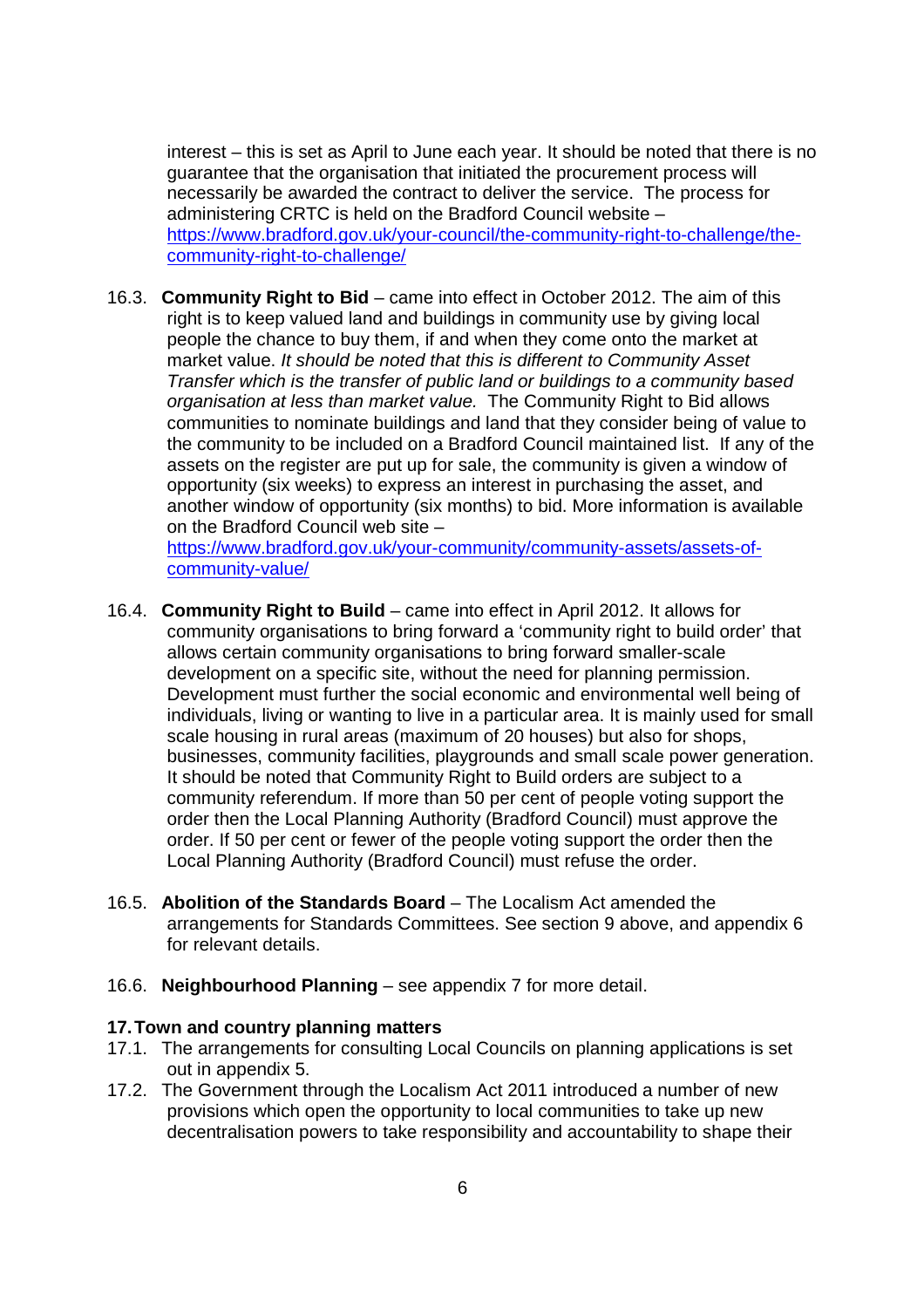areas. A number of these related to the role of communities in shaping development and growth in their communities. A package of non mandatory neighbourhood planning tools are now available for use by local communities should they choose to use them. These are:

- 1. Neighbourhood Development Plans
- 2. Neighbourhood Development Order
- 3. Community Right to Build Order
- 17.3. Local Councils (i.e. Town and Parish Councils) are recognised as a qualifying body under the Localism Act 2011, Schedule 9 Neighbourhood Planning; Section 61G, Paragraph (2) to undertake neighbourhood planning roles and functions.
- 17.4. Where the Local Council has decided to prepare a Neighbourhood Development Plan for their area both the Council and the Local Council will actively promote and encourage a regular dialogue on the content of the plan throughout its preparation.
- 17.5. Further details regarding these neighbourhood planning tools, along with their role, function and support is contained in Appendix 7.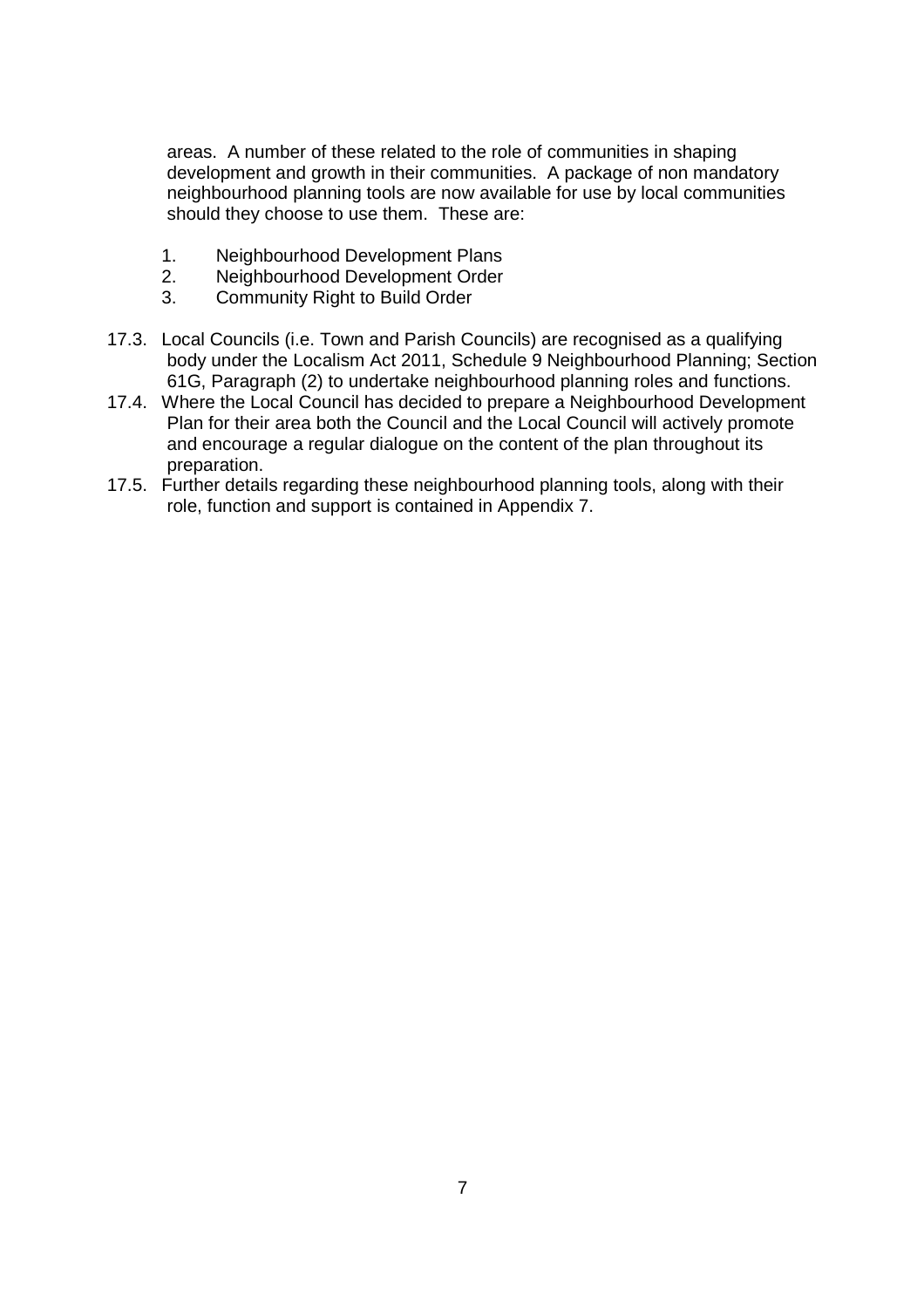## **Liaison arrangements**

Bradford Council and Local Councils Liaison Group

These arrangements provide the framework for the operation of the Group.

## **1. Title**

The group shall be called the Bradford Council and Local Councils Liaison Group.

## **2. Objectives**

The objectives of the group are:

- To provide a means for liaison between Bradford Council and Local Councils on matters of common interest.
- To co-ordinate local networking and joint activity.
- To support the development of working relationships between Bradford Council and Local Councils.
- To provide a means for sharing and discussing information that is relevant to both Bradford Council and Local Councils.
- To create a reliable dialogue between group members to ensure Local Council and Bradford Council issues inform strategic decision and policy making on both sides.

## **3. Bradford Council Representatives**

Bradford Council representatives shall be:

- The Executive member of Bradford Council having portfolio responsibility for Local Council liaison.
- The Chairs of the Area Committees.

## **4. Parish and Town Council Representatives**

- Each Local Council shall appoint a representative to the Group.
- Representatives may be accompanied by Parish Clerks.
- The two elected Local Council Standards Committee representatives will attend the meeting on occasions where there is information to share.
- A Local Council's spokesperson will be elected by Local Council representatives to manage shared communications between Bradford Council and Local Councils on liaison issues.

## **5. Chair**

- The Group shall be chaired by the Executive member of Bradford Council or her/his nominee.
- A Deputy Chair shall be appointed by Bradford Council.

## **6. Yorkshire Association of Local Councils**

A representative of Yorkshire Local Councils Association shall be entitled to attend meetings of the Group.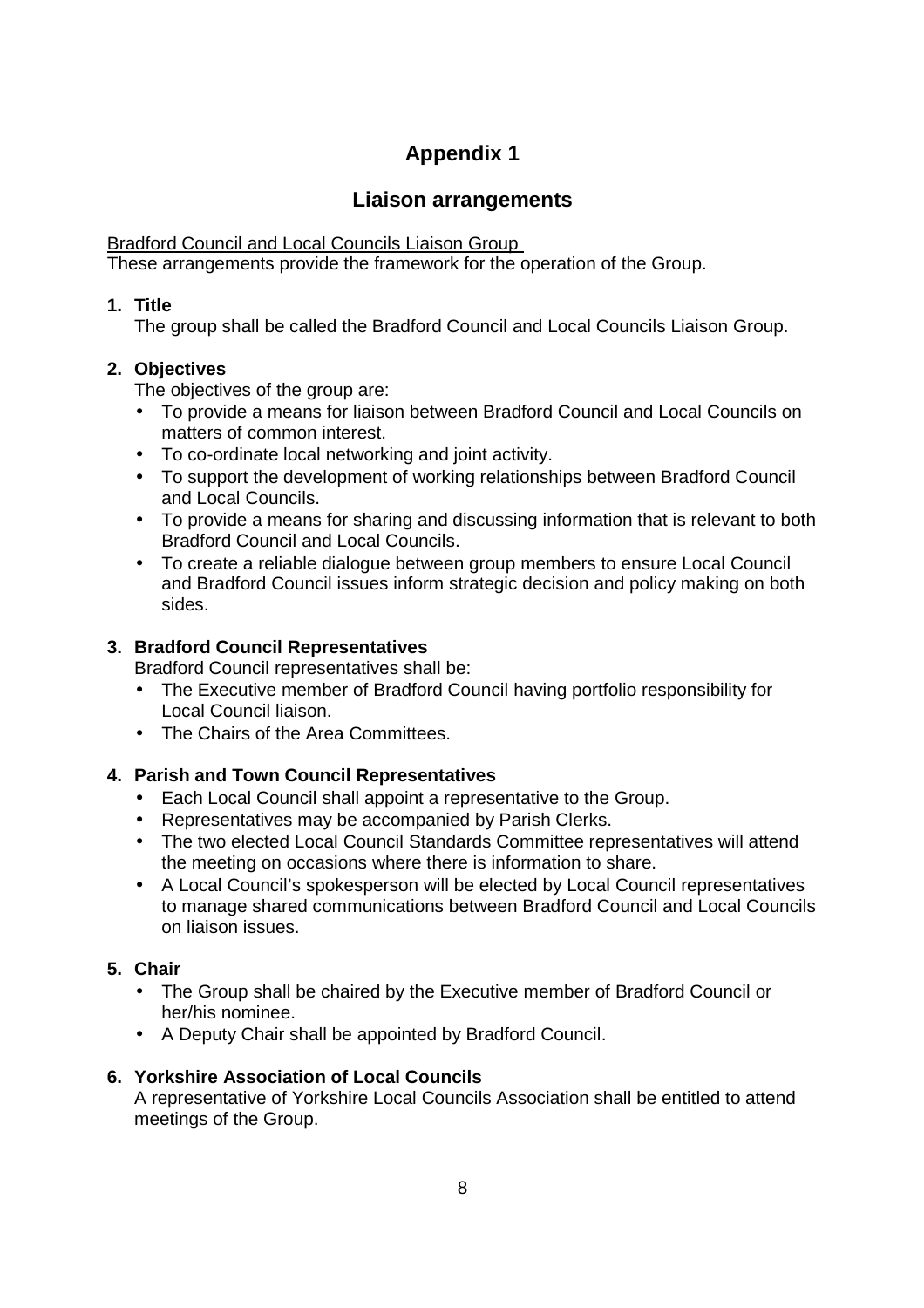#### **7. Meetings of the Group**

- Meetings of the Group shall take place quarterly and additional meetings shall be called as necessary. Dates for meetings shall be fixed for the year (as far as practicable) at the first meeting in each municipal year.
- Additional meetings of the Group shall take place as soon as practical on a request being made and supported by six Local Councils.
- Should there be no issues raised for an agenda by Local Councils or Bradford Council, a meeting can be cancelled with the agreement of the Chair and Local Council's spokesperson.

#### **8. Agenda and Minutes**

- Agendas for meetings shall be circulated at least five working days before meetings and minutes shall be circulated as soon as practical after meetings of the Group.
- Preparation and circulation of agendas and minutes shall be undertaken by a Bradford Council Officer.
- Local Councils can submit items for inclusion on the agenda through the Local Councils' spokesperson. Agenda items will be at the discretion of the Chair.

#### **9. Bradford Council Officers**

Bradford Council shall arrange the attendance of relevant officers at meetings of the Group (subject to availability) to reflect the matters on the agenda.

#### **10. Subgroups**

The Group may appoint subgroups to undertake specific tasks and report back to the Group.

#### **11. Review of Arrangements**

These arrangements can be reviewed as required.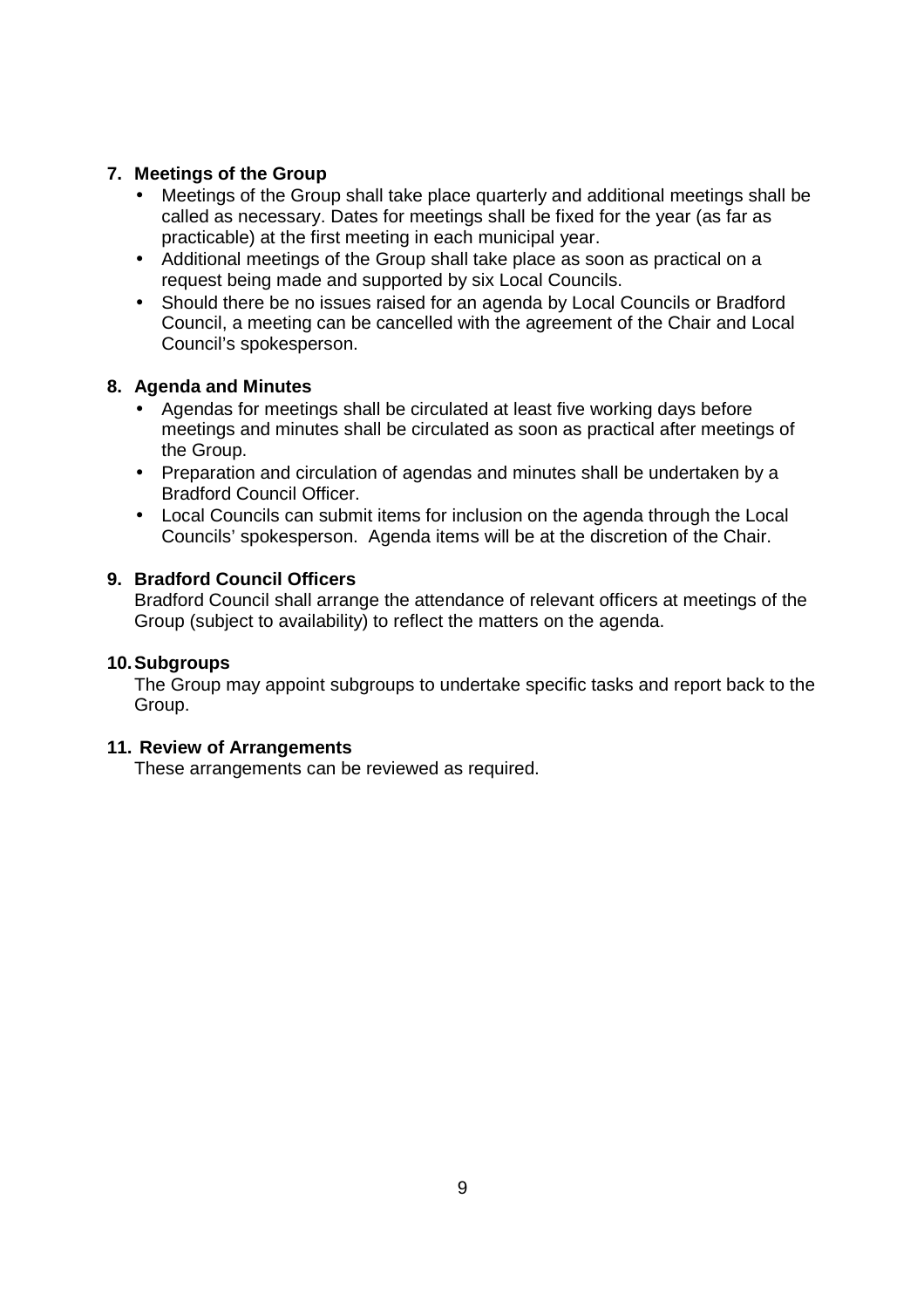## **Attendance at meetings arrangements**

- 1. Local Council members are welcome to attend meetings of Area Committees of Bradford Council and Neighbourhood Forums organised by Bradford Council's Area Co-ordinators.
- 2. Local Councillors wishing to speak on an item of business on the agenda should wherever possible notify the Chair prior to the commencement of the meeting of its input.
- 3. Chairs of the Area Committees and Neighbourhood Forums will normally permit Local Councillors to speak at meetings, subject to their duty to ensure the proper conduct of the meeting.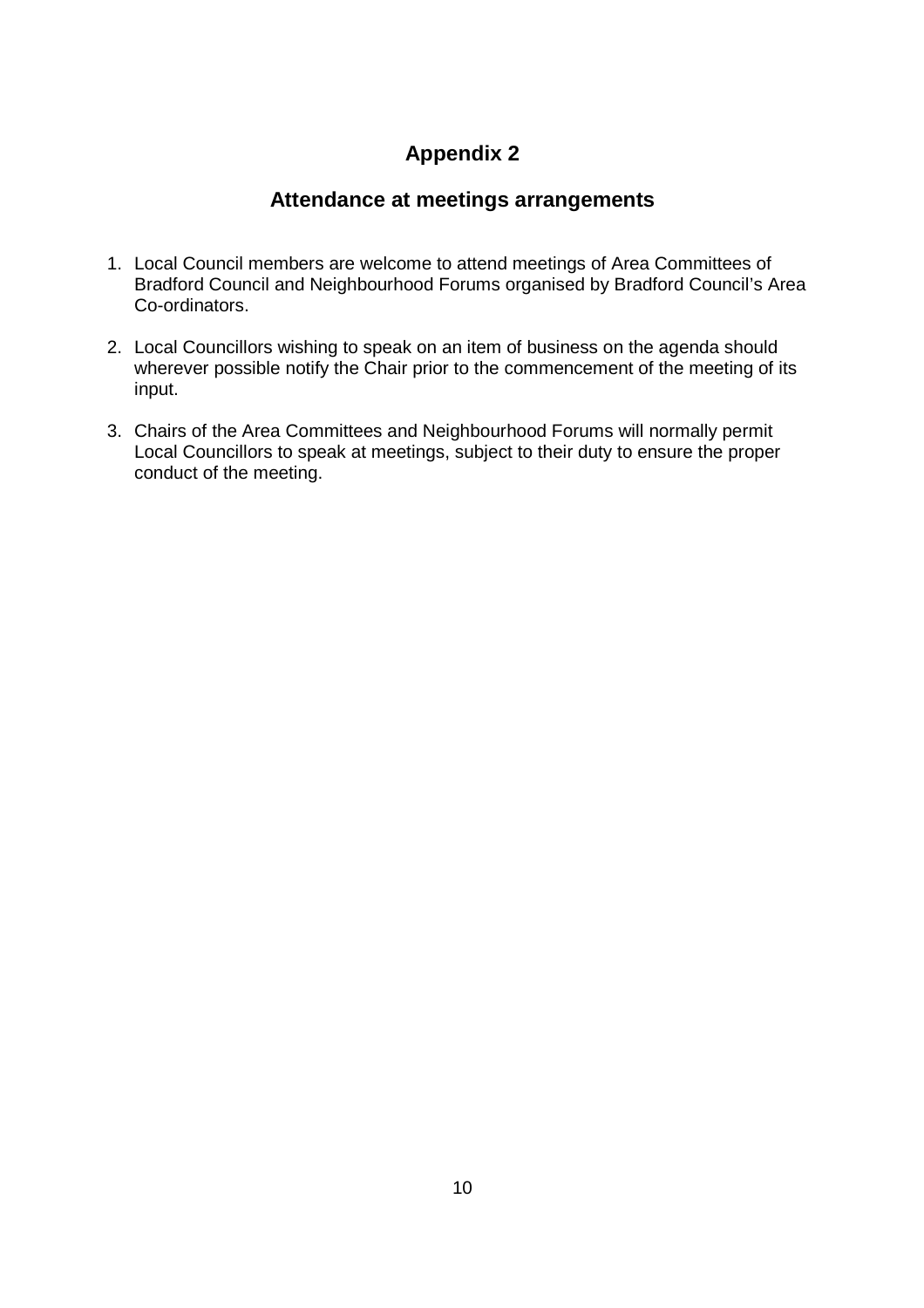# **Local Council Elections**

## **1. Ordinary elections (or shared elections)**

- Ordinary elections for Local Councils are held four yearly alongside Bradford Council elections. Elections normally take place on the first Thursday in May.
- The elections are administered by Bradford Council's Electoral Services Unit and the Council's Chief Executive will act as Returning Officer.
- Elections are conducted in accordance with the Representation of the People's Acts and rules made under them.
- These Local Council elections are described as "shared" elections, because they are held on the same day as the Bradford Council elections, Parliamentary Elections or other Bradford Council run elections.
- For shared elections:
	- o Bradford Council will pay 100% of the costs of polling stations and count stations.
	- o Local Councils will pay for 50% of shared costs, excluding the costs of polling and count stations, and 100% of wholly attributable costs.

## **2. By-elections (or stand alone elections)**

- Where a vacancy occurs the Parish Council should inform Bradford Council Electoral Services Unit. Bradford Council will then issue a public notice of vacancy, unless the vacancy occurs within six months before the day on which a Parish Councillor would have regularly retired. In that case, co-option is discretionary. Any vacancy not filled is filled at the next ordinary election.
- Where public notice of vacancy has been given, if within 14 days of the notice an election is requested, in writing by 10 voters, an election will be called within 60 days (computed) of the notice of vacancy.
- If no election is requested, the Parish Council must fill the vacancy by co-option if the period of vacancy will be six months or more.
- By-elections will be administered by Bradford Council.
- This type of Local Council election is described as a "stand alone" election because it takes place on a day when there are no Bradford Council elections.
- Local Councils will pay for 100% of the costs of stand alone by-elections.

## **3. Newly established Local Councils**

- In the case of a newly established Local Council, Bradford Council will meet the full cost of the first election following establishment.
- Where a Local Council is established outside the normal cycle of Parish Council elections the term of office will be for a period up to the next ordinary elections.

## **4. Local Council polls**

- Where a Local Council calls on Bradford Council to conduct a Local Council poll on its behalf the full cost of the poll will be charged to the Local Council.
- A "poll" refers to action under Schedule 12, Part 3 of the Local Government Act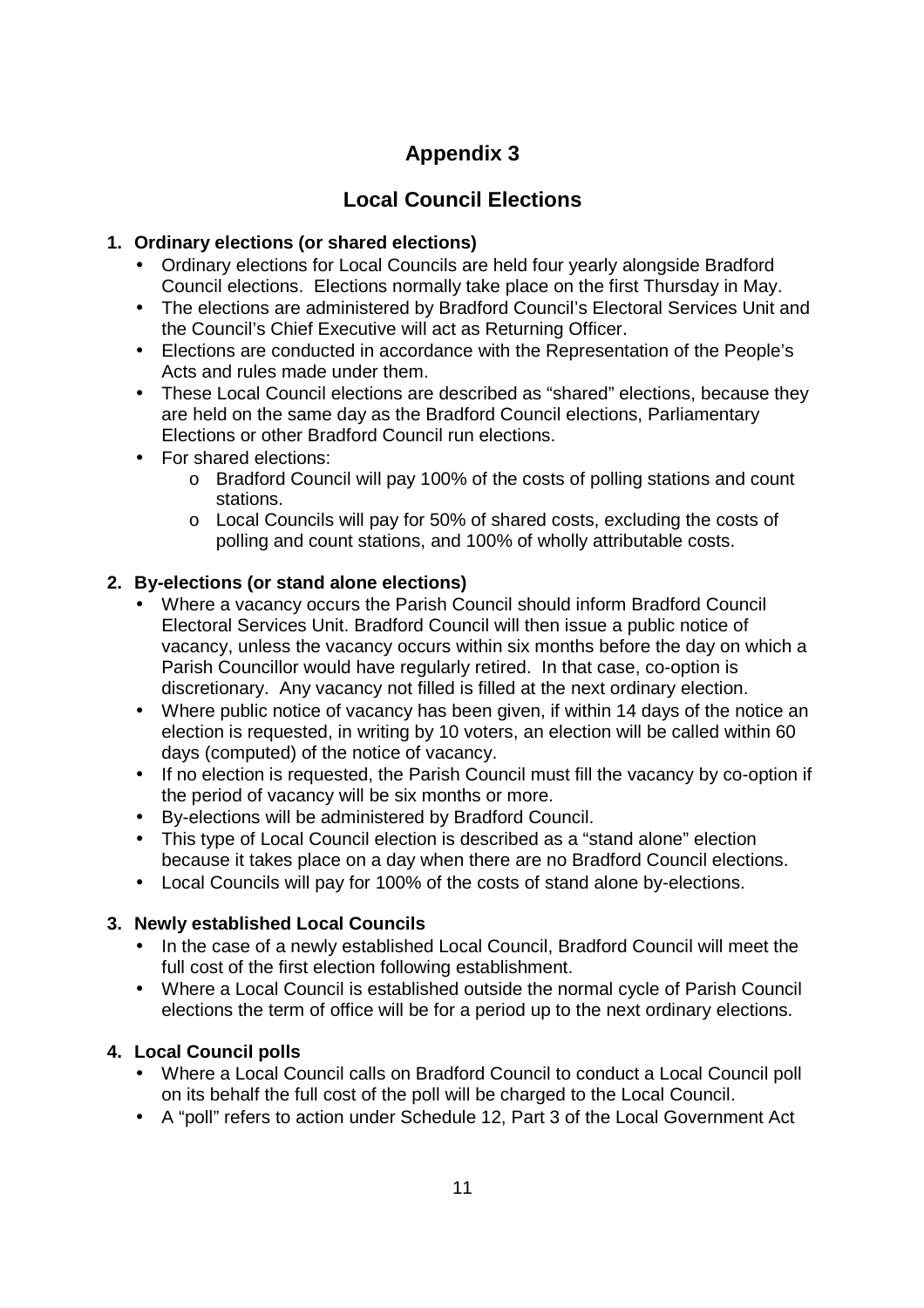1972 which allows for any 10 electors in a local council area to call for a poll to be held on a question. Local council polls are run in accordance with the Parish and Community Meetings (Polls) Rules 1987. All local council electors can vote; poll cards are not issued and there is no postal voting. The cost of the poll is borne by the Local Council.

#### **5. Election counts**

- The only people who have legal entitlement to be present at a Local Council election count are:
	- o The returning officer and his clerks
	- o Candidates and one other person they each choose
	- o The counting agents whose appointments have been formally made and notified
	- o Persons who are entitled to attend by virtue of s6A to 6D of the Political Parties, Elections and Referendums Act 2000
	- o Persons permitted by the returning officer to attend
- The returning officer is expressly prohibited from giving permission for people to attend the count, unless he is satisfied that the efficient counting of the votes will not be impeded.
- Where elections are combined, priority will be given to those with legal entitlement to attend and taking into account the maximum numbers permitted within a count venue.
- Where requests are made by Parish Clerks to attend election counts, these will be considered by the returning officer on an individual basis and having regard to the provisions above.

#### **6. Local Council financial difficulty**

- Where the costs of unforeseen stand-alone by-elections place Local Councils in financial difficulty, Bradford District Council will pay 100% of the election costs on the understanding that the Local Council involved will set a precept for the next financial year sufficient to cover the repayment of those election costs to Bradford Council.
- Local Councils are advised to ensure that they have sufficient reserves to meet the costs of future elections.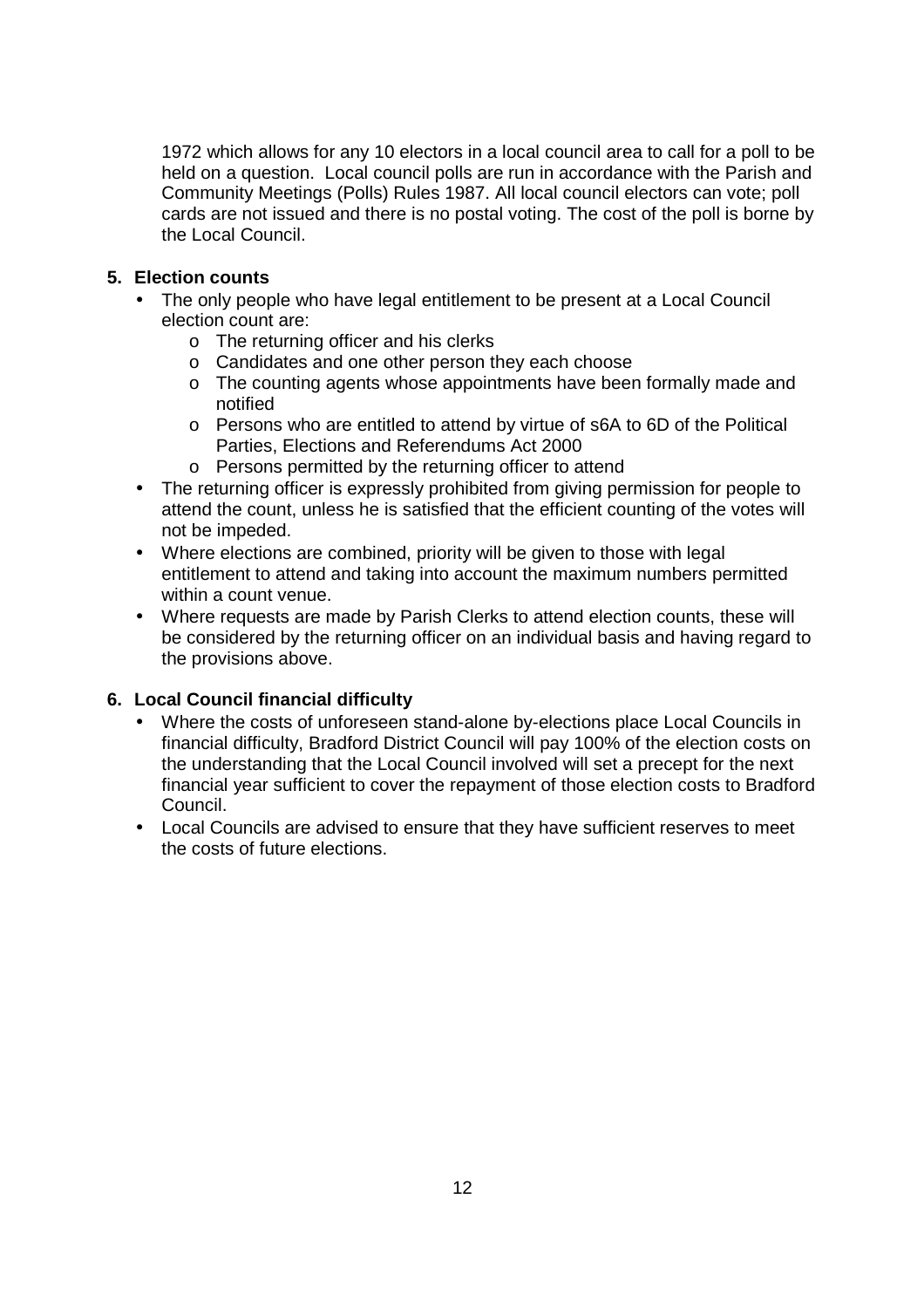## **Bradford Council Local Councils' Financial Support Scheme**

This appendix sets out the financial arrangements between Bradford Council and Local Councils. Section A deals with routine administration matters, Section B Precepting and Section C considers the financial options available if the provision of a service is transferred from Bradford Council to a Local Council.

Variations to the arrangements can only be made with the agreement of all parties.

All Local Councils must maintain accurate and transparent financial arrangements.

#### **Section A: Routine Administration Matters**

#### **1. Use of Bradford Council property**

Subject to the provisions of section 134 of the Local Government Act 1972, there will be no charge for the rent of one room, for administrative purposes, in any Bradford Council property, which is readily available for such use. Should any Local Council require more than this space, then, subject to availability, any further rooms provided will be subject to a charge to the Local Council to be agreed when the arrangement is made.

Where a Local Council receives other services in connection with the use of the room e.g. telephone, photocopying, postage, an appropriate charge will be made.

Where a Local Council currently uses Bradford Council property for Local Council meetings, they will only be charged the additional costs falling upon Bradford Council consequent upon the premises being opened for the Local Council meeting, should there be any e.g. paying a caretaker to open/close the building for the purpose of the meeting. This position will be reviewed annually by Bradford Council in the light of actual usage.

Bradford Council reserves the right to make additional charges under this part of the agreement at any time during the period of this agreement. Any variations to this part of the agreement will only be made at the start of a new financial year. For such variations to take place, Bradford Council must inform Local Councils concerned of the change by the 1 October prior to the start of the financial year from which the change will take place.

#### **2. Bradford Council officer support to Local Councils**

There will be no charge for minimal officer support from Bradford Council, except where an officer is seconded to work for the Local Council on a permanent/semi-permanent basis. If a Local Council requires considerable support (other than where there is a statutory duty to do so), Bradford Council reserves the right to make a charge to the Local Council for this purpose. This will be made clear before any work is undertaken.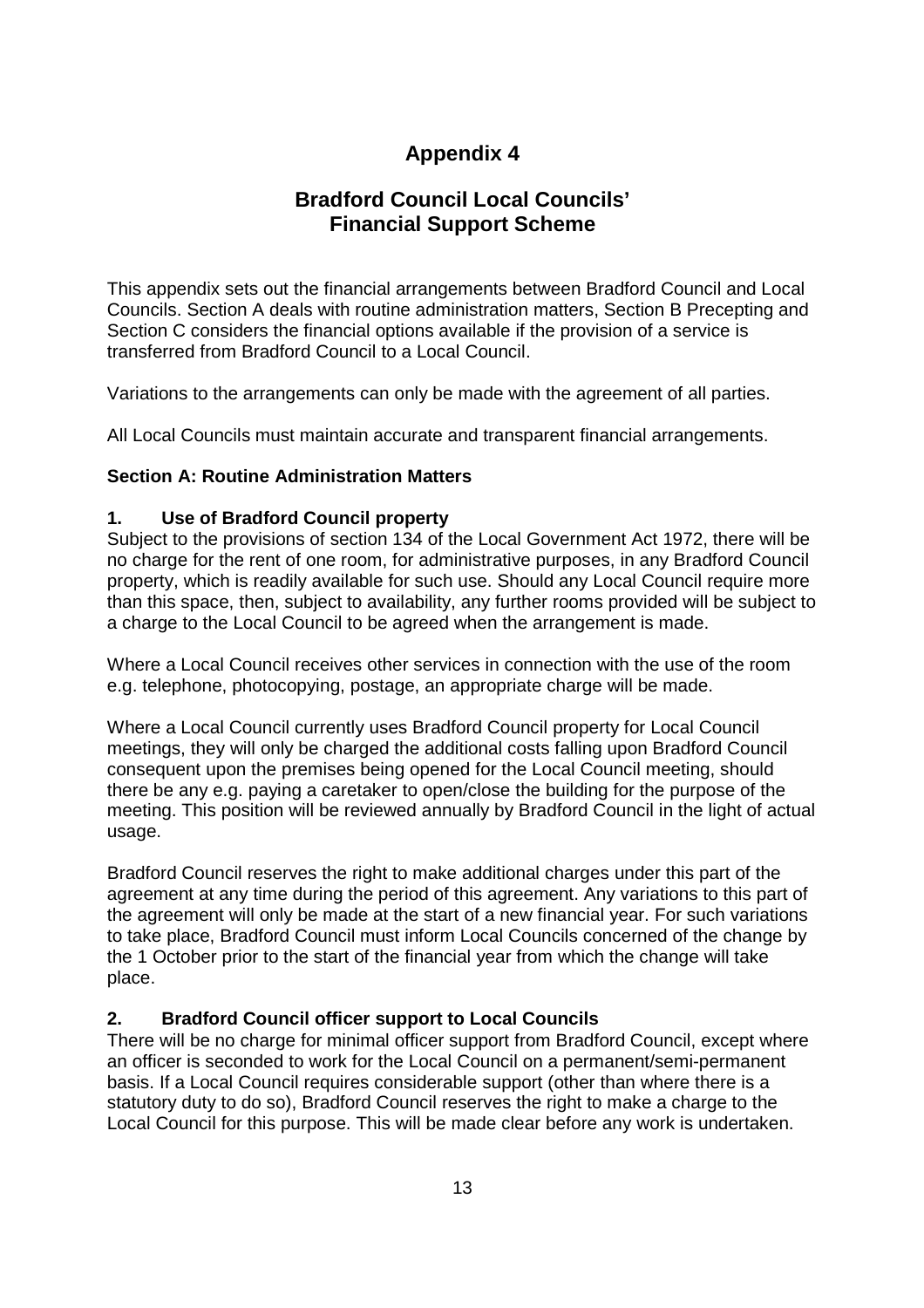#### **3. Provision of payroll services**

Where a Local Council requests Bradford Council to pay their employees, then this request will be granted wherever possible, subject to a fee to be agreed with the Local Council at that time. Bradford Council will recover from Local Councils the amount paid to Local Council employees on a monthly basis.

#### **4. Election expenses**

Election expenses will be dealt with in accordance with the Bradford Council Resolution of 29 March 2011 and as set out in appendix 3.

## **SECTION B: Precepting Arrangements**

## **5. Local Council tax bases**

A Local Council's council tax base is the number of properties in its area expressed in **Band D property equivalent terms.**

Bradford Council Executive approves the council tax base for each Local Council in the January preceding the start of the next financial year. Details of a Local Council's tax base will be provided to Local Councils no later than the beginning of December.

## **6. Notifying Bradford Council of a local precept**

All Local Councils setting a local precept must inform Bradford Council (the billing authority) of its budget requirement as calculated under Section 50 of the Local Government Finance Act 1992.

Each year, the Department of Finance will send out a pro forma for Local Councils to record and notify Bradford Council of their budget requirement. For planning purposes Local Councils can work on the first week in February as being the date when the form will need to be returned to Finance.

There is no legal requirement for either Local Councils to submit or Bradford Council to ask for detailed information as to how a Local Council's budget requirement has been calculated.

To be in a position to assure local electors that Local Councils have calculated their budget requirement in accordance with the relevant legislation, Local Councils are strongly advised to keep detailed proposals as to how they have built up their budget requirement.

## **7. Collection and payment of local precepts**

Local precepts will appear as a separate amount on the council tax bills which are sent out by Bradford Council to Bradford residents in March.

All local precepts will be collected by Bradford Council. Providing a Local Council's budget requirement is less than £250,000 the full amount will be paid over to the Local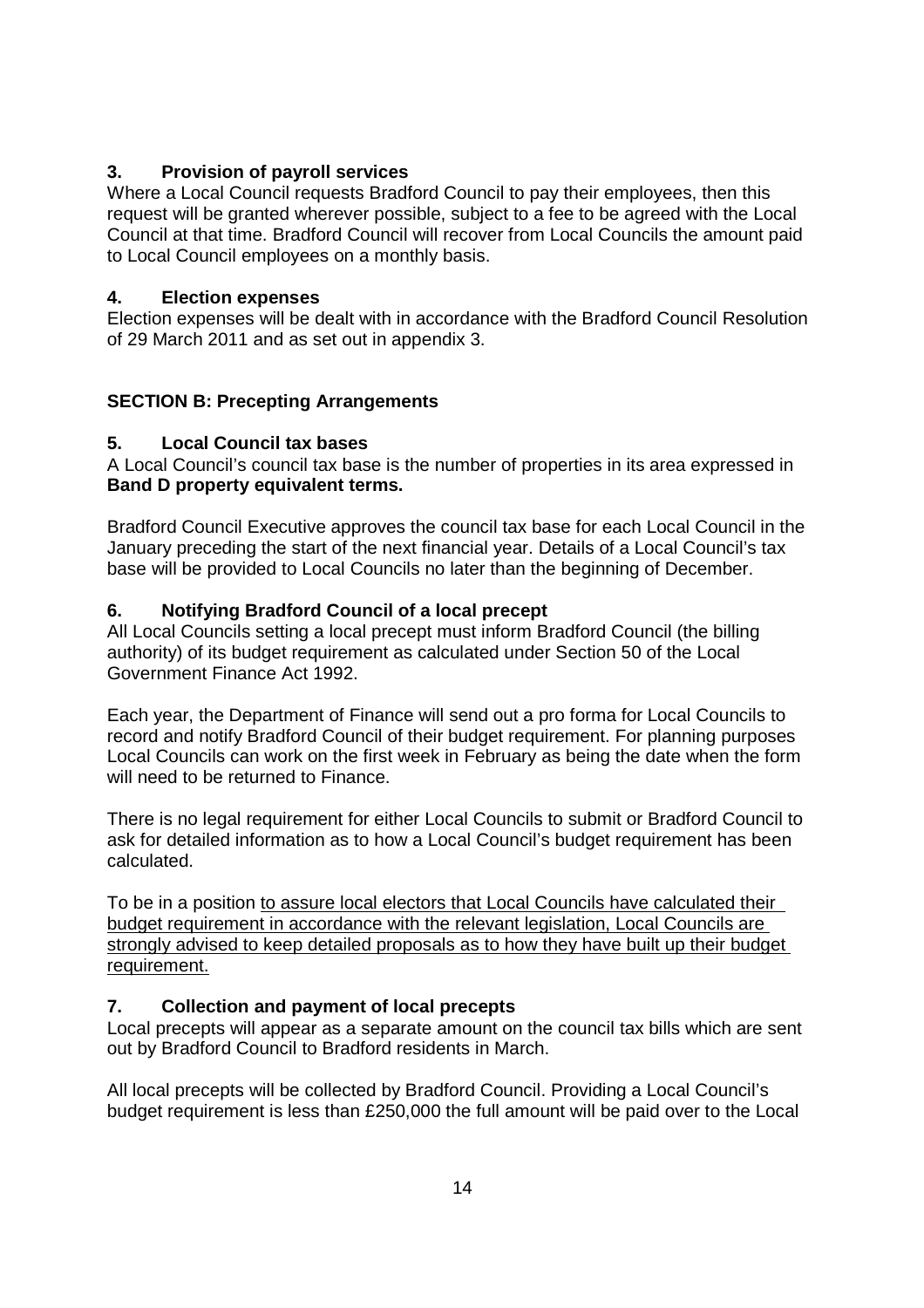Council by the middle of April. If it is over £250,000, a first installment of £250,000 will be paid in April and the balance in October.

#### **8. Council Tax Reduction Grant**

From 1 April 2013 Bradford Council was required to put in place a local Council Tax Reduction scheme (CTR) for people who needed help to pay their Council Tax.

CTR takes the form of a discount as opposed to a benefit payment. This means both Bradford Council's and Local Councils' tax bases are reduced by the value of the support given to council tax payers who are entitled to help under the new CTR.

To partly mitigate the cost of introducing CTR, the Government provides funding for localised Council Tax Support within Councils' Revenue Support Grant. No grant is directly payable from the Government to Local Councils to offset the reduction in their tax bases.

Each year Bradford Council will consult with Local Councils on the amount of Council Tax Support Grant that will be passported to Local Councils.

#### **SECTION C: Provision of Services**

Where Bradford Council agrees to a request from a Local Council to hand over the running of a service, the financial arrangements must be determined and agreed by both parties prior to any transfer taking place.

Details of these options are listed at the end of this appendix 4 as additional notes.

As a general rule Bradford Council is committed to ensuring that double taxation does not occur in financial arrangements made with Local Councils for the provision of concurrent functions.

"Concurrent functions" is the term used to describe services or facilities which both Local Council and principle authorities have the legal powers to discharge.

If Local Councils chose to enhance local provision beyond the standard normally applied by Bradford Council in the district as a whole, this would not be regarded as double taxation.

#### **ADDITIONAL NOTES**

#### **GRANTS**

Bradford Council Local Council support grant scheme

Where a Local Council enters an agreement with Bradford Council to undertake a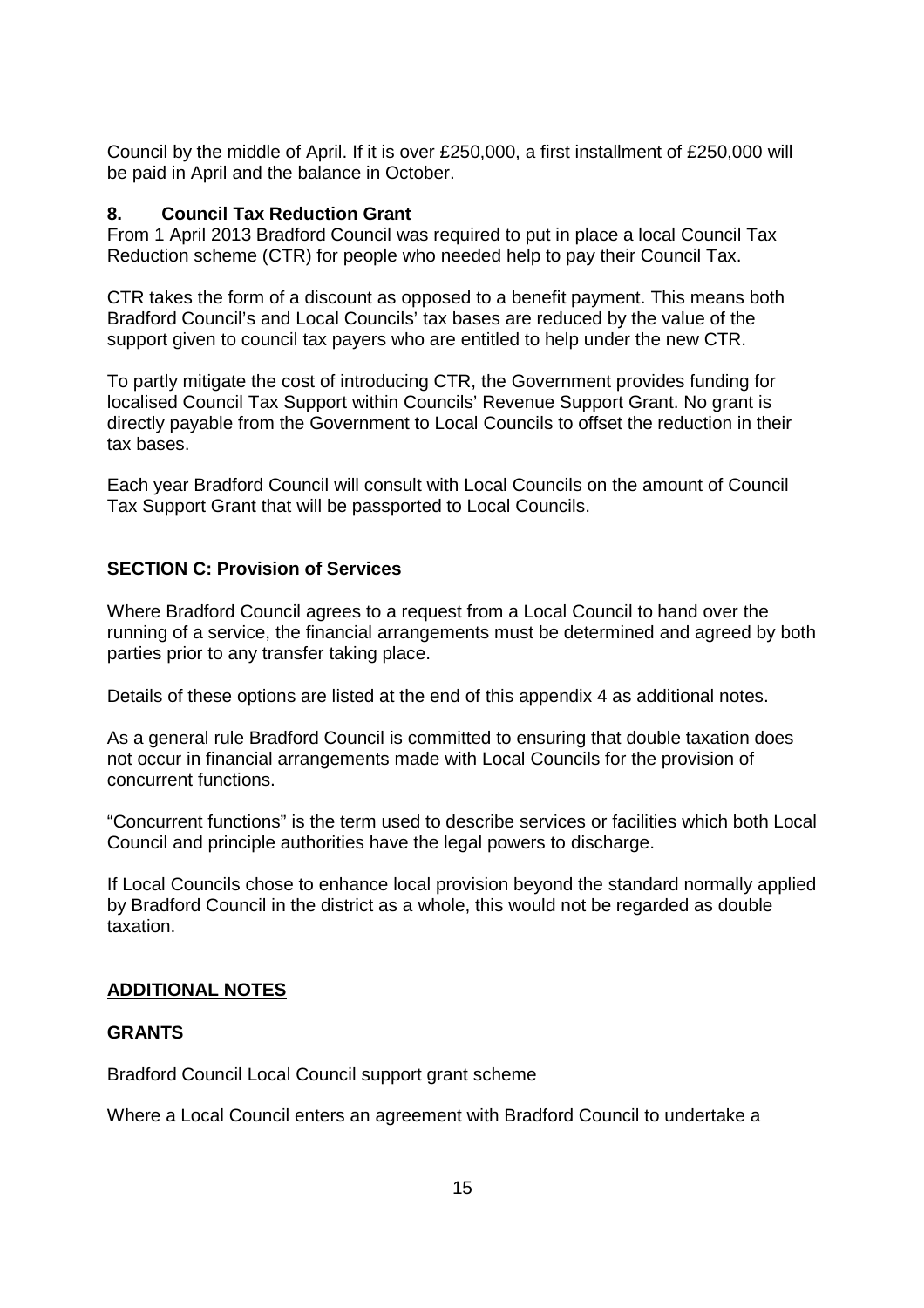concurrent function on Bradford Council's behalf, then Bradford Council may pay the Local Council a grant, which will be determined separately in each instance.

The basic outline of such a grant scheme would be as follows.

#### i) **Purpose**

The grant is intended to assist Local Councils with their revenue expenditure on functions, which Bradford Council would have to provide in the absence of Local Council provision.

#### ii) **Eligible expenditure**

Bradford Council will make grants towards the 'eligible expenditure' of a Local Council. For the purpose of this scheme 'eligible expenditure' means the net revenue expenditure incurred by a Local Council specifically in connection with concurrent functions. For the avoidance of doubt, attention is drawn to the fact that expenditure incurred under a general enabling power applicable to all local authorities (e.g. Sections 137 of the Local Government Act 1972) will not necessarily fall within the definition of eligible expenditure.

#### iii) **Excluded expenditure**

The following will not be regarded as eligible expenditure:

- Loan charges except to the extent that Bradford Council has specifically approved them for this purpose before the capital expenditure, to which they relate was incurred.
- VAT on expenditure which otherwise ranks as eligible expenditure.
- Expenditure on schemes, which are subject to any other grant aid by Bradford Council.
- Expenditure, which is subject to separate agency agreements for work carried out on behalf of other public bodies.
- Routine administration expenses.

#### iv) **Scale of grant**

The grant for each function will be based upon the amount which Bradford Council estimates it spends upon that function in the area of the Local Council. Where such information is not readily available, the total amount spent across the district will be allocated to Local Councils pro rata to population.

#### v) **Administration of the scheme**

Where agreement has been reached in principle between Bradford Council and a Local Council for the Local Council to take over the running of a function(s) and that function(s) will be financed by a grant from Bradford Council, then:

- Bradford Council will provide a provisional notification to the Local Council on the amount of grant for the functions for the following financial year by the 30 September in the preceding year.
- The Local Council will acknowledge acceptance of this provisional sum to Bradford Council by the 30 November in the preceding year.
- Bradford Council will provide an actual figure to the Local Council within 14 days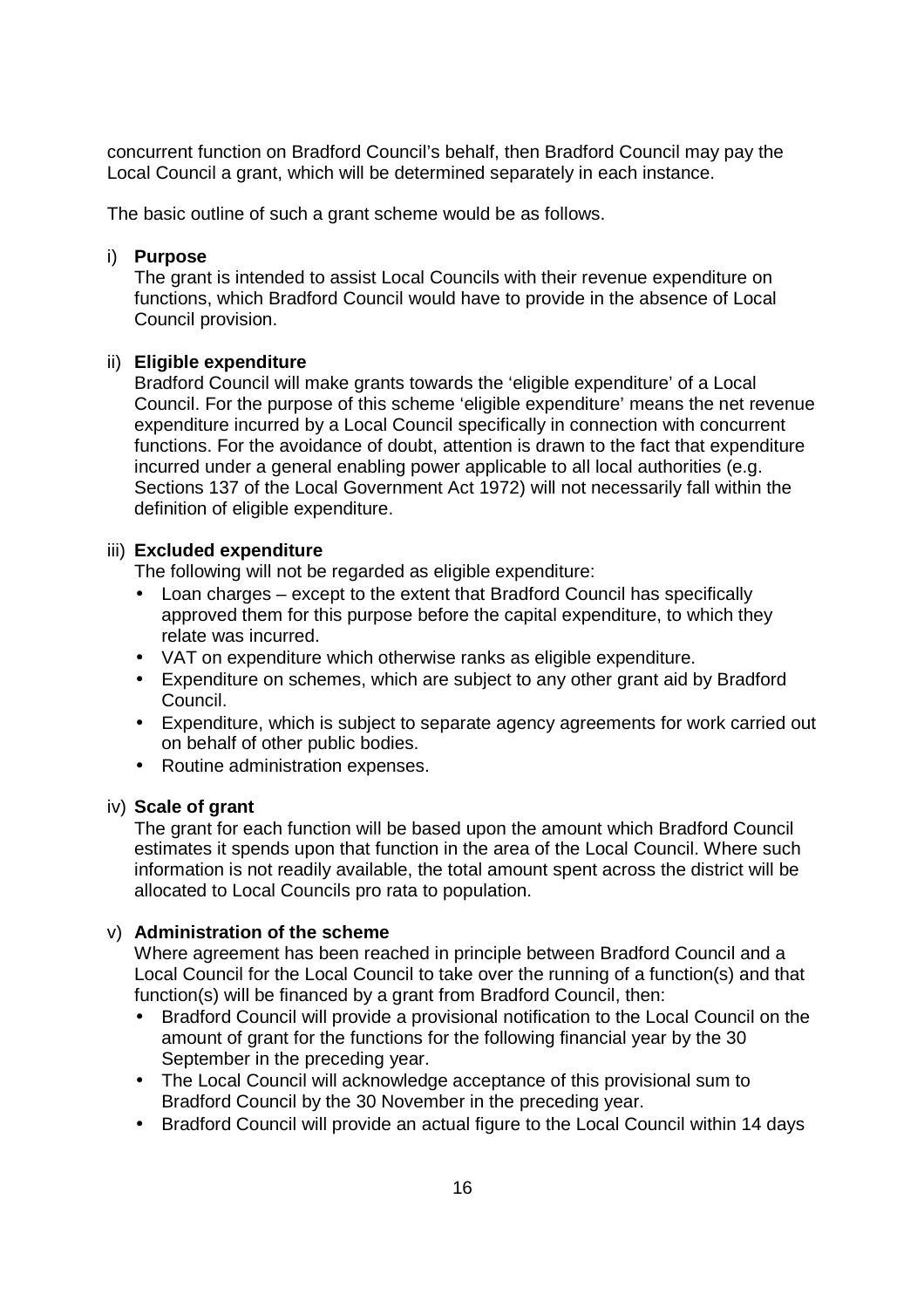of the budget for the following year being set by Bradford Council.

- Where the grant for all functions undertaken is less than £50,000 for the year, this will be paid to the Local Council by the 14 April in the year concerned. Where the grant exceeds £50,000 the amount will be paid by 12 equal instalments.
- Unless stated to the contrary in the individual scheme grant agreement, Local Councils have total discretion as to where they spend the grant.

#### vi) **General limitations**

Bradford Council reserves the right to vary, curtail or suspend this grant scheme at any time in order to limit budget provision, subject to discussion with the Local Council.

#### **SPECIAL EXPENSES**

Within the Local Government Finance Act 1992 there is a provision which allows for different amounts of council tax to be calculated for different parts, e.g. with or without Local Councils, of the district. For example a relatively lower council tax could be set for areas where the Local Council performs the concurrent function, as it includes the Local Council's costs but not Bradford Council's costs of performing the function elsewhere. Currently Bradford Council does not excise this particular option. If it were agreed that in the future Bradford Council wished to treat any expenses of the authority as its special expenses, a resolution would need to be passed at the February budget meeting of Bradford Council. Notice should be given of this to Local Councils as soon as possible but no later than when notice of the Local Council tax base is given.

#### **SUPPORT IN GOODS OR IN KIND**

Under the Local Authorities (Goods and Services) Act 1970 Bradford Council can supply a Local Council (and vice versa) with goods or materials; provide administrative professional or technical services; allow the use of plant and materials; and carry out works of maintenance. This is not intended to be a definitive list and Bradford Council will respond to requests for support of this nature on an individual basis as they arise. It will be the policy of Bradford Council to assist in this manner wherever possible.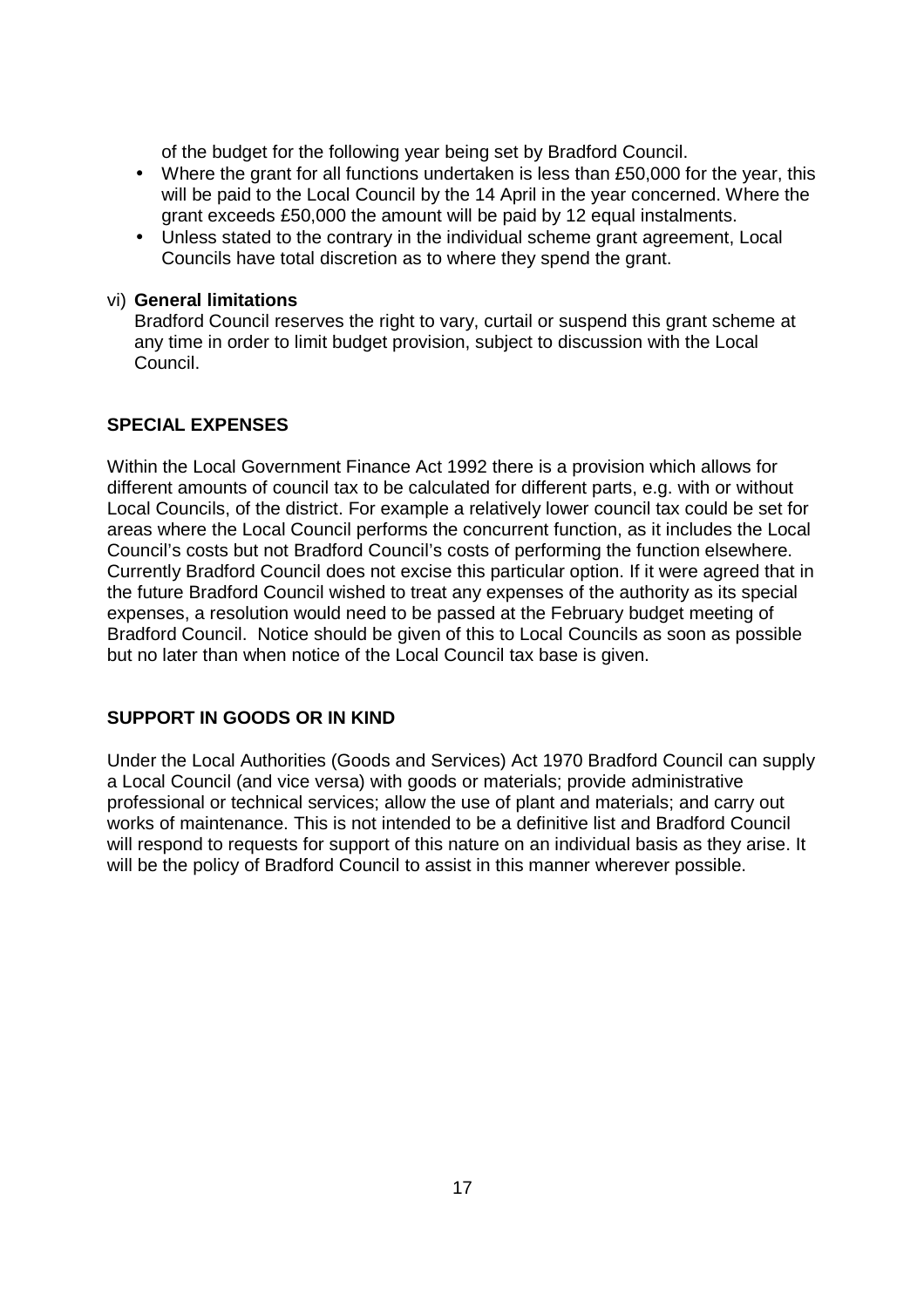# **The Local Council Planning Protocol**

As approved by the Regulatory and Appeals Committee, 10 August 2017.

| 1.0 | <b>PLANNING APPLICATIONS WITHIN BRADFORD</b><br><b>DISTRICT COUNCIL</b>                                                                                                                                                                                                                                                                                                                                                                                                                                                            | <b>Action</b>           |
|-----|------------------------------------------------------------------------------------------------------------------------------------------------------------------------------------------------------------------------------------------------------------------------------------------------------------------------------------------------------------------------------------------------------------------------------------------------------------------------------------------------------------------------------------|-------------------------|
| 1.1 | Bradford Council will notify the Parish or Town Council<br>of all planning applications in the area of the<br>Parish/Town Council via Public Access and/or<br>Consultee Access on the Uniform Idox system, i.e. an<br>email is sent automatically. There are advantages to<br>this system as the tracking of applications occurs from<br>the first notification.                                                                                                                                                                   | <b>Bradford Council</b> |
| 1.2 | Parish and Town Councils have a statutory period of<br>21 days to make representations. The 21 days period<br>will begin on the date of the notification email from<br>Public Access/Consultee Access.                                                                                                                                                                                                                                                                                                                             | Parish/Town<br>Councils |
| 1.3 | The Parish Council may request an extension of time<br>should it be unable to make representations within the<br>21 day period and Bradford Council will agree to all<br>such reasonable requests where this is made within<br>the 21-day period and where it would not affect<br>Bradford Council's ability to determine the planning<br>application within statutory guidelines. It is<br>recommended that in such instances the Parish/Town<br>Council enquires of the Case Officer directly.                                   | Parish/Town<br>Councils |
| 1.4 | If representations are not received within the 21-day<br>deadline, Bradford Council may determine the<br>application, in order to meet Government-set targets,<br>as it thinks fit without the views of the Parish Council.                                                                                                                                                                                                                                                                                                        | <b>Bradford Council</b> |
| 1.5 | Where the Parish/Town Council requests that an<br>application be determined by the Area Planning Panel,<br>the request must relate to a material planning<br>consideration. Where the request is the sole reason for<br>the application to be brought to Panel, the<br>Parish/Town Council shall confirm to the Planning<br>Department that a member will attend the Panel to<br>report the Parish/Town Council's views, otherwise the<br>Planning Panel reserves the right to refer the<br>application for officer determination. | Parish/Town<br>Councils |
| 1.6 | Pre-decision: The Parish/Town Council will use Public<br>Access/Consultee Access to track all Planning<br>Applications they have an interest in. This will trigger<br>notifications of additional documents or updates                                                                                                                                                                                                                                                                                                             | Parish/Town<br>Councils |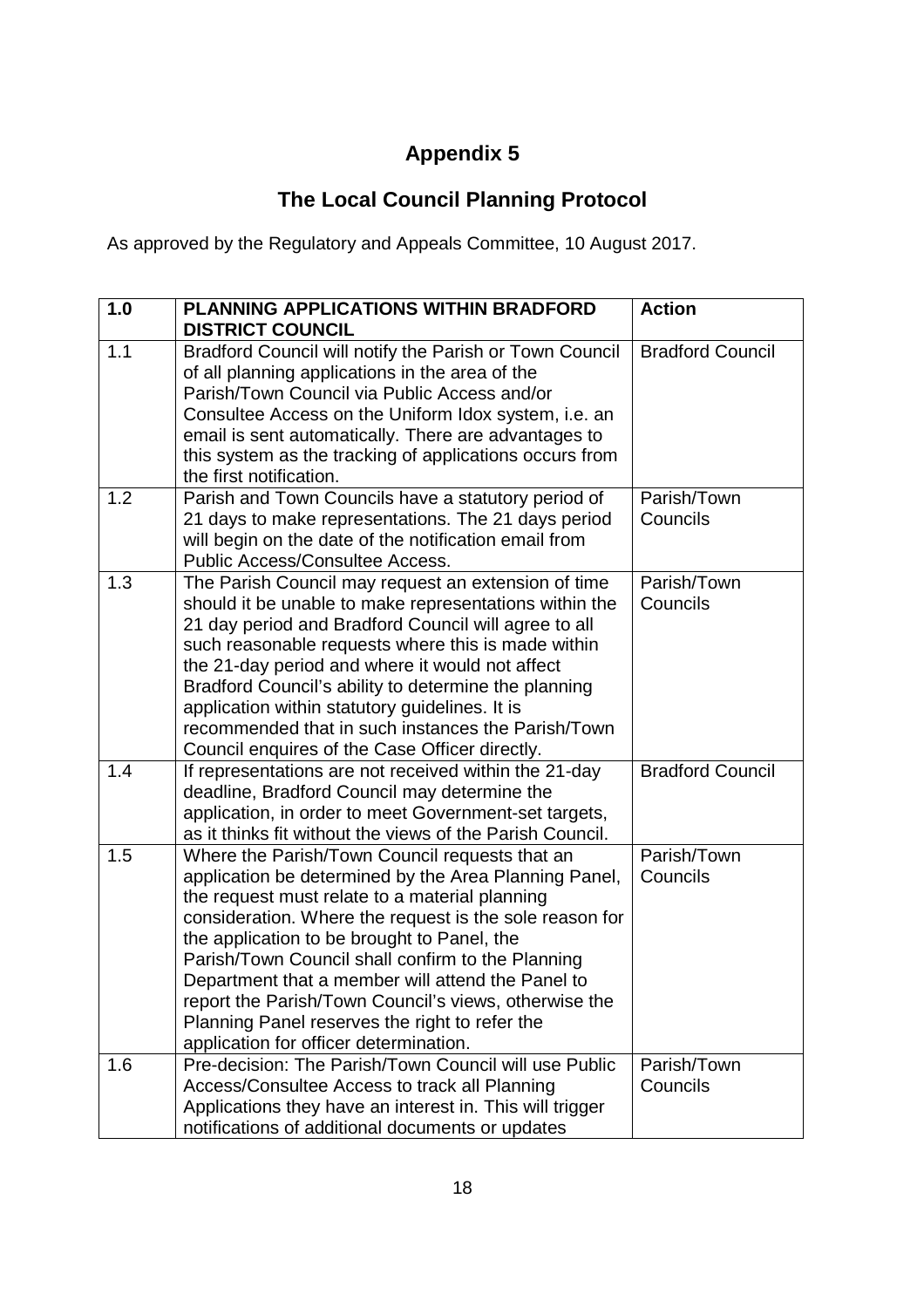|     | relating to those Planning Applications to the<br>Parish/Town Council.                     |                         |
|-----|--------------------------------------------------------------------------------------------|-------------------------|
| 1.7 | Parish/Town Councils will normally respond to pre-                                         | Parish/Town             |
|     | decision amendments within 48 hours of receipt,                                            | Councils                |
|     | unless application time will allow a longer period to                                      |                         |
|     | respond. It is recommended that in such instances the                                      |                         |
|     | Parish/Town Council enquires of the Case Officer                                           |                         |
|     | directly. If the amendment is considered to have a                                         |                         |
|     | significant adverse effect on the area and its residents                                   |                         |
|     | it is a normal requirement that the application is                                         |                         |
|     | withdrawn and a new application submitted to reflect                                       |                         |
|     | these changes, whereupon the Parish/Town Council                                           |                         |
|     | will be notified as in 1.1 above.                                                          |                         |
| 1.8 | Post-decision: Bradford Council will notify the Parish or                                  | Parish/Town             |
|     | Town Council via Public Access/Consultee Access of                                         | Councils                |
|     | all Non Material Amendments to the Planning                                                |                         |
|     | applications in their Parish/Town Council area.                                            |                         |
|     | The Parish/Town Council shall advise Bradford                                              |                         |
|     | Council within five working days of any representation.                                    |                         |
| 1.9 | Bradford Council will notify the Parish or Town Council                                    | <b>Bradford Council</b> |
|     | via Public Access/Consultee Access of all certificates                                     |                         |
|     | that seek to establish lawful use. The Parish Council                                      |                         |
|     | shall respond within a 21-day period from the date of                                      |                         |
|     | the notification email with local knowledge that may aid                                   |                         |
|     | the Planning Department in making its determination.                                       |                         |
| 2.0 | PLANNING APPLICATIONS SUBMITTED TO<br><b>NEIGHBOURING DISTRICT AUTHORITIES</b>             |                         |
| 2.1 | Each Parish & Town Council shall register their                                            | Parish/Town             |
|     | interest in planning applications submitted to a                                           | Councils                |
|     | neighbouring district authority via their public planning                                  |                         |
|     | application administration system.                                                         |                         |
|     | As of 31/03/2017, Harrogate Borough Council, Leeds                                         |                         |
|     | District Council, Calderdale District Council, Pendle                                      |                         |
|     | Borough Council all use IDOX PublicAccess as their                                         |                         |
|     | administrative system; Craven District Council have a                                      |                         |
|     | bespoke system.                                                                            |                         |
| 2.2 | The Parish/Town Council will make any                                                      | Parish/Town             |
|     | representations direct to the neighbouring Local                                           | Councils                |
|     | Planning Authority concerned in accordance within the<br>timeframes set by that authority. |                         |
| 3.0 | PLANNING APPLICATIONS IN NEIGHBOURING                                                      |                         |
|     | <b>PARISH/TOWN COUNCIL AREAS WITHIN</b>                                                    |                         |
|     | <b>BRADFORD DISTRICT</b>                                                                   |                         |
| 3.1 | Parish and Town Councils shall register an interest in                                     | Parish/Town             |
|     | applications submitted in neighbouring Parish/Town                                         | Councils                |
|     | Council areas via Public Access.                                                           |                         |
| 3.2 | The adjoining Parish/Town Council will reply within the                                    | Parish/Town             |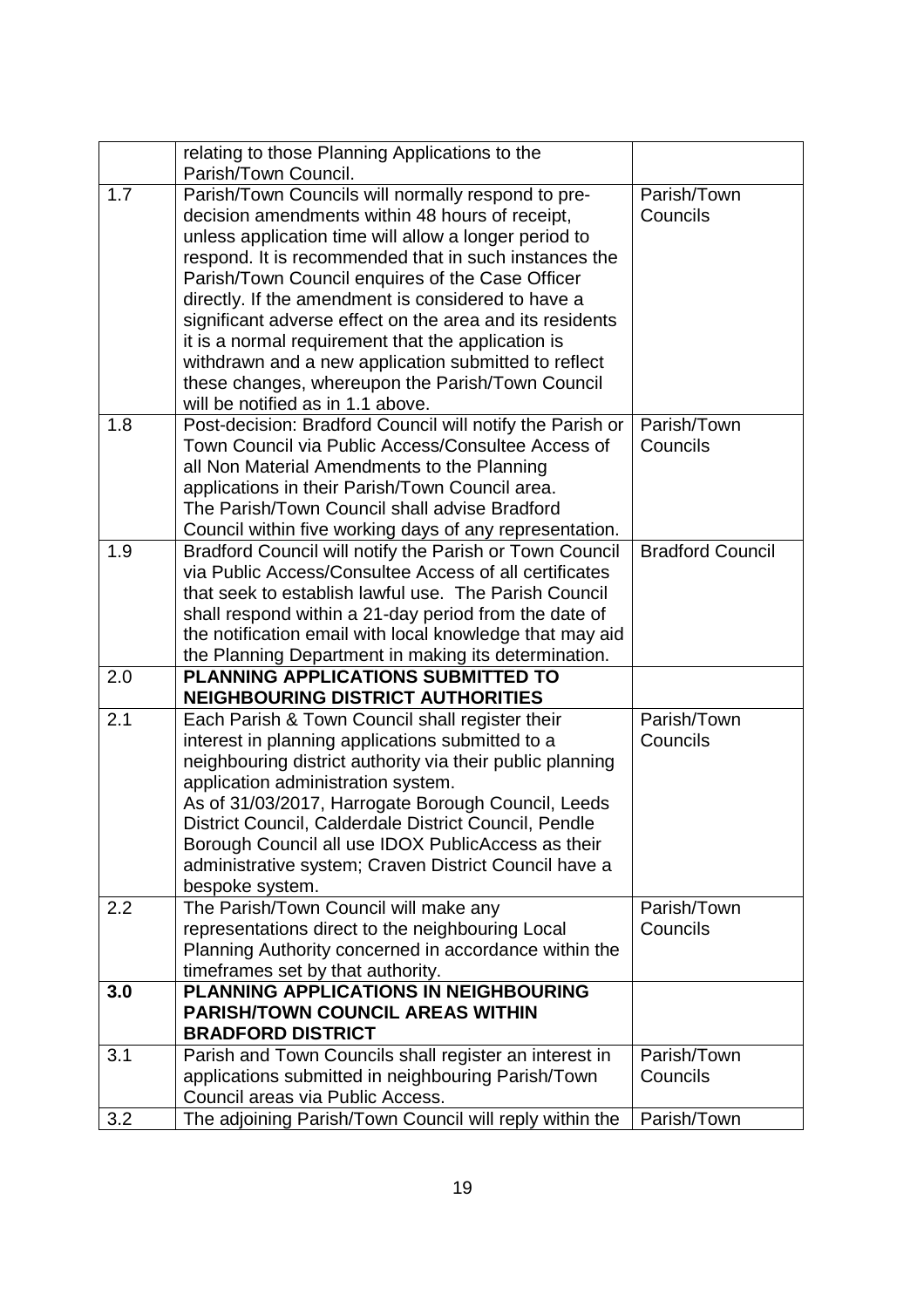|     | same 21-day deadline as the Parish/Town Council in<br>which the application is located.                                                                                                                                                | Councils                |
|-----|----------------------------------------------------------------------------------------------------------------------------------------------------------------------------------------------------------------------------------------|-------------------------|
| 4.0 | <b>TRAINING</b>                                                                                                                                                                                                                        |                         |
| 4.1 | Bradford Council will assist in the provision of training<br>for members of Parish Councils on Planning matters.<br>The Council's dedicated Member Trainer or the Head<br>of Service will arrange events when notified of any<br>need. | <b>Bradford Council</b> |
| 4.2 | Bradford Council will provide technical assistance to<br>Parish/Town Councils to implement section 2.0 and<br>3.0.                                                                                                                     | All parties             |
| 5.0 | <b>REVIEW</b>                                                                                                                                                                                                                          |                         |
| 5.1 | This protocol shall be reviewed in 2 years and at<br>subsequent intervals as may be agreed.                                                                                                                                            | <b>Bradford Council</b> |
| 5.2 | The desirability of the inclusion of other matters<br>relevant to the Planning process shall be considered<br>as part of the review.                                                                                                   | All parties             |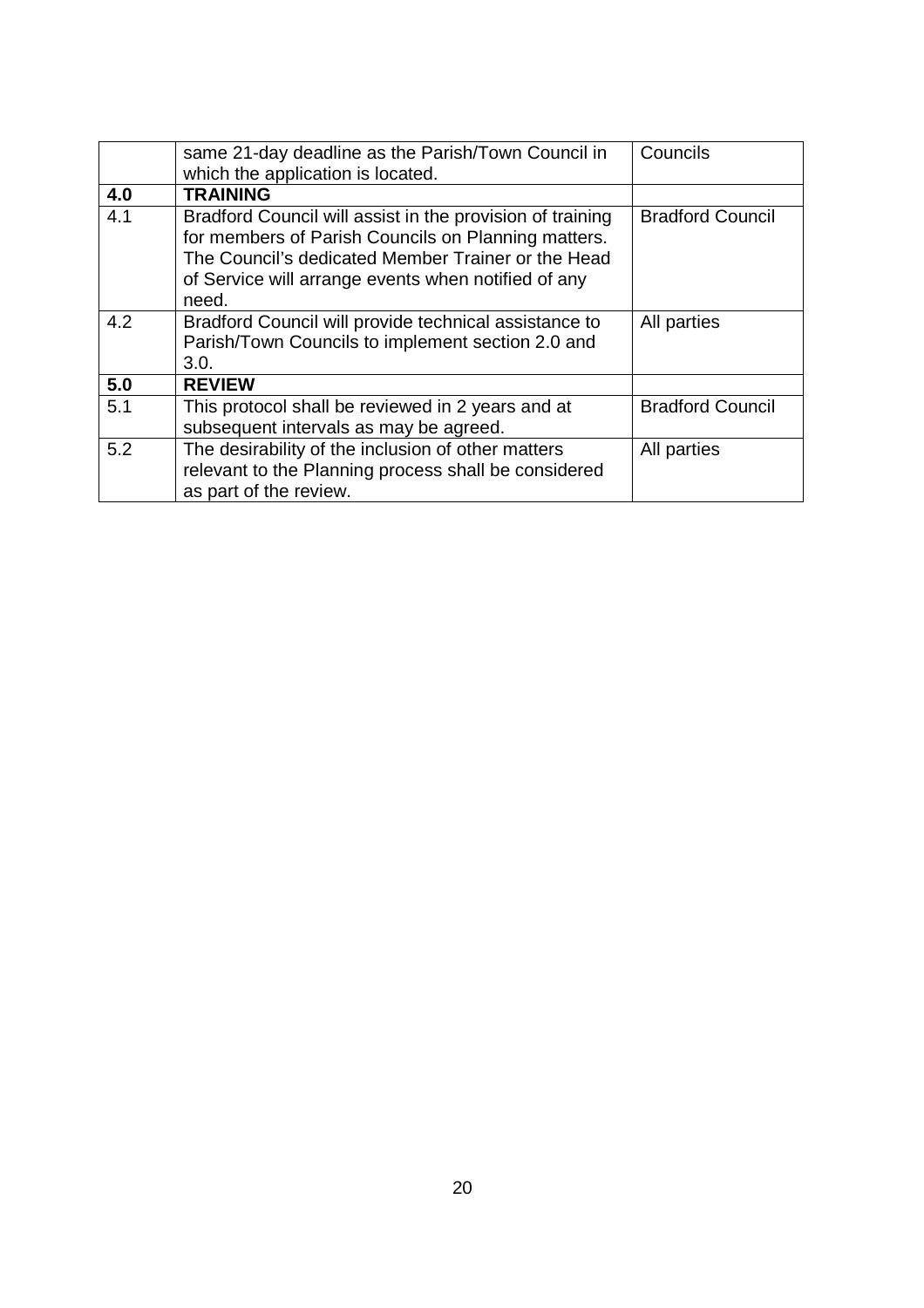## **Standards Committee arrangements**

- 1. The terms of reference of the Standards Committee of Bradford Council provide for two non voting co-opted members of the Committee (the 'Local members') to be Local Councillors of Local Councils wholly or mainly in the Council's area.
- 2. The Local Council co-opted members will be appointed to the Standards Committee by Bradford Council on the nomination of the Local Councils.
- 3. Nomination shall follow a selection process by the Local Councils collectively in which each Local Council may, if it wishes, submit a name of a Councillor for nomination. In the event of more than two names being submitted, a ballot shall be conducted at the next Bradford Council and Local Council Liaison meeting, each Local Council having one vote.
- 5. The Local Council co-opted members shall not be members of the same Local Council.
- 6. The Local Council co-opted members should expect to serve on the Standards Committee for a minimum of two years.
- 7. In the event of Bradford Council inviting nominations each year, a Local Council co-opted member may be nominated for re-appointment.
- 8. A Local Council co-opted member of the Standards Committee should not serve for more than four consecutive years.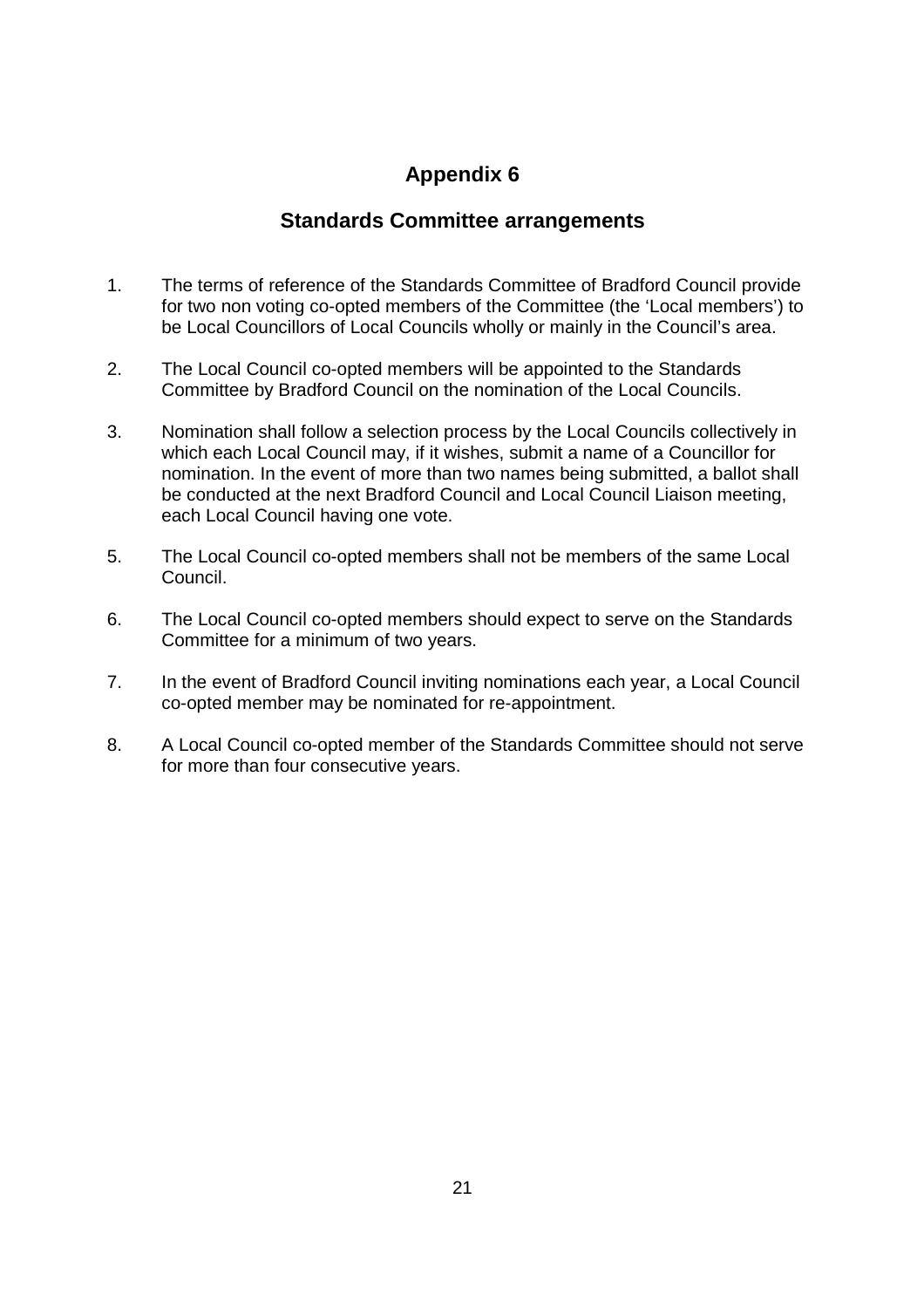# **Neighbourhood Planning**

## **1. What is Neighbourhood Planning?**

1.1 Neighbourhood Planning is a new way for communities to decide the future of spatial planning, development and growth in their community, as it could relate to the building of new homes, shops and offices and includes the design element of new buildings and any other planning matters.

## **2. Localism Act and Decentralisation powers**

- 2.1 Neighbourhood planning was introduced through the Localism Act 2011. The Act devolved planning powers to certain qualifying bodies such as Local Councils or designated Neighbourhood Forums. The powers include a package of neighbourhood planning tools which are available for use by local communities through qualifying bodies should they choose to use them.
- 2.2 Should a Local Council choose to produce a Neighbourhood Development Plan, once formally 'made', this would become part of the statutory Development Plan for the district.
- 2.3 These neighbourhood planning tools are explained in Table 1.

| Neighbourhood | Communities are able to establish general planning policies for the        |  |  |
|---------------|----------------------------------------------------------------------------|--|--|
| Development   | development and use of land in a neighbourhood through a                   |  |  |
| Plans (NDP)   | Neighbourhood Development Plan. They could influence where                 |  |  |
|               | additional new homes, shops and offices should be built and what they      |  |  |
|               | should look like. It can be detailed, or general, depending on what        |  |  |
|               | local people want. They must be positively prepared, pro-development       |  |  |
|               | and reflect local and national planning policies. Producing a NDP is       |  |  |
|               | optional and while the Council will provide technical advice and           |  |  |
|               | support, the neighbourhood development plans will need to be               |  |  |
|               | produced by communities, and the plan making process must be led by        |  |  |
|               | a qualifying body or designated Neighbourhood Forum.                       |  |  |
|               | Ultimately, once a plan has passed an independent examination and          |  |  |
|               | received a majority 'yes' vote in a local referendum it can be adopted     |  |  |
|               | by Bradford Council and will become part of the Local Plan.                |  |  |
| Neighbourhood | An NDO is an order which grants planning permission in relation to a       |  |  |
| Development   | particular neighbourhood area in the order:                                |  |  |
| Orders (NDO)  | a) for development specified in the order, or                              |  |  |
|               | b) for development of any class specified in the order.                    |  |  |
|               | The community can therefore extend permitted development rights in         |  |  |
|               | their area for development they want to see go ahead. Examples             |  |  |
|               | might include extensions to community buildings, affordable housing or     |  |  |
|               | local scale renewable energy installations. All other consents regimes     |  |  |
|               | will still apply e.g. Building Regulations or Listed Building/Conservation |  |  |
|               | Area Consent.                                                              |  |  |

## **Table 1: Neighbourhood Planning Powers / Tools**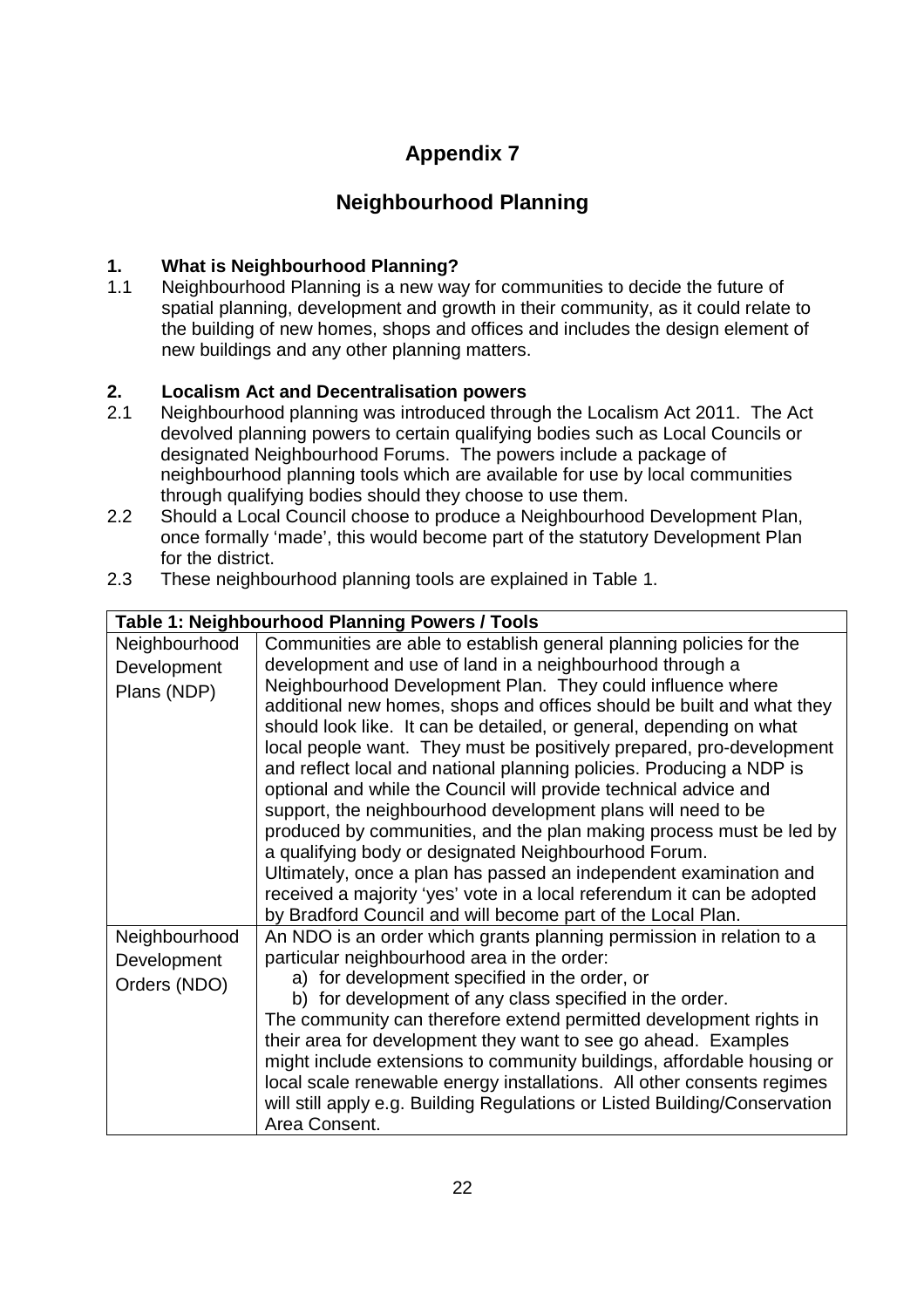| Community             | This is a type of NDO for a particular scheme. A community         |
|-----------------------|--------------------------------------------------------------------|
| <b>Right to Build</b> | organisation, formed by members of the local community are able to |
| Order (CRTBO)         | bring forward development proposals which, providing they meet     |
|                       | minimum criteria and can demonstrate local support through a       |
|                       | referendum, will be able to go ahead without requiring a separate  |
|                       | traditional planning application.                                  |

#### **3. Local Council take up of Neighbourhood Planning powers**

3.1 It is up to each local community to consider the issues in their locality and whether any of the neighbourhood planning tools are the right mechanism for them to use given the issues, resources and timescales available. It will be the role of the Local Council to facilitate these tools through open engagement and consultation with their community.

#### **4. Governance arrangements**

- 4.1 Neighbourhood planning is regulated through the Neighbourhood Planning (General) Regulations 2012 which came into force on 6 April 2012. The Regulations outline several key roles and responsibilities for Bradford Council, as listed below. Bradford Council's approved governance arrangements are set out within Table 2 below.
	- Designation of a Neighbourhood Development Plan area
	- Designation of Neighbourhood Forum
	- Consider compliance with statutory and EU requirements
	- Organise and fund independent examination
	- Organise and fund a referendum
	- General 'duty to support'
	- Duty to adopt.

| Table 2: Neighbourhood Planning Decision Making                                                                             |                                                          |                                                                                            |                                                                             |
|-----------------------------------------------------------------------------------------------------------------------------|----------------------------------------------------------|--------------------------------------------------------------------------------------------|-----------------------------------------------------------------------------|
|                                                                                                                             | (As approved by the Executive Committee on 23 June 2015) |                                                                                            |                                                                             |
| <b>Activity</b>                                                                                                             | <b>Stage</b>                                             | <b>Consultation</b>                                                                        | <b>Decision</b>                                                             |
| Application to set up<br>Neighbourhood<br><b>Forum</b>                                                                      | Application received<br>and published for<br>comment     | Portfolio holder                                                                           | <b>Assistant Director</b><br>Planning<br>Transportation &<br>Highways (PTH) |
|                                                                                                                             | Application decision                                     | Area Committee                                                                             | Executive                                                                   |
| <b>Neighbourhood Area</b><br><b>Application</b><br>Neighbourhood<br><b>Forums</b>                                           | Application received<br>and published for<br>comment     | Portfolio holder<br><b>Ward Councillors</b><br><b>All Councillors</b><br>Area Co-ordinator | <b>Assistant Director</b><br><b>PTH</b>                                     |
| <b>Applications that</b><br>affects two or more<br><b>Local Planning</b><br><b>Authorities</b><br>Parish / Town<br>Councils | Application decision                                     |                                                                                            | Executive                                                                   |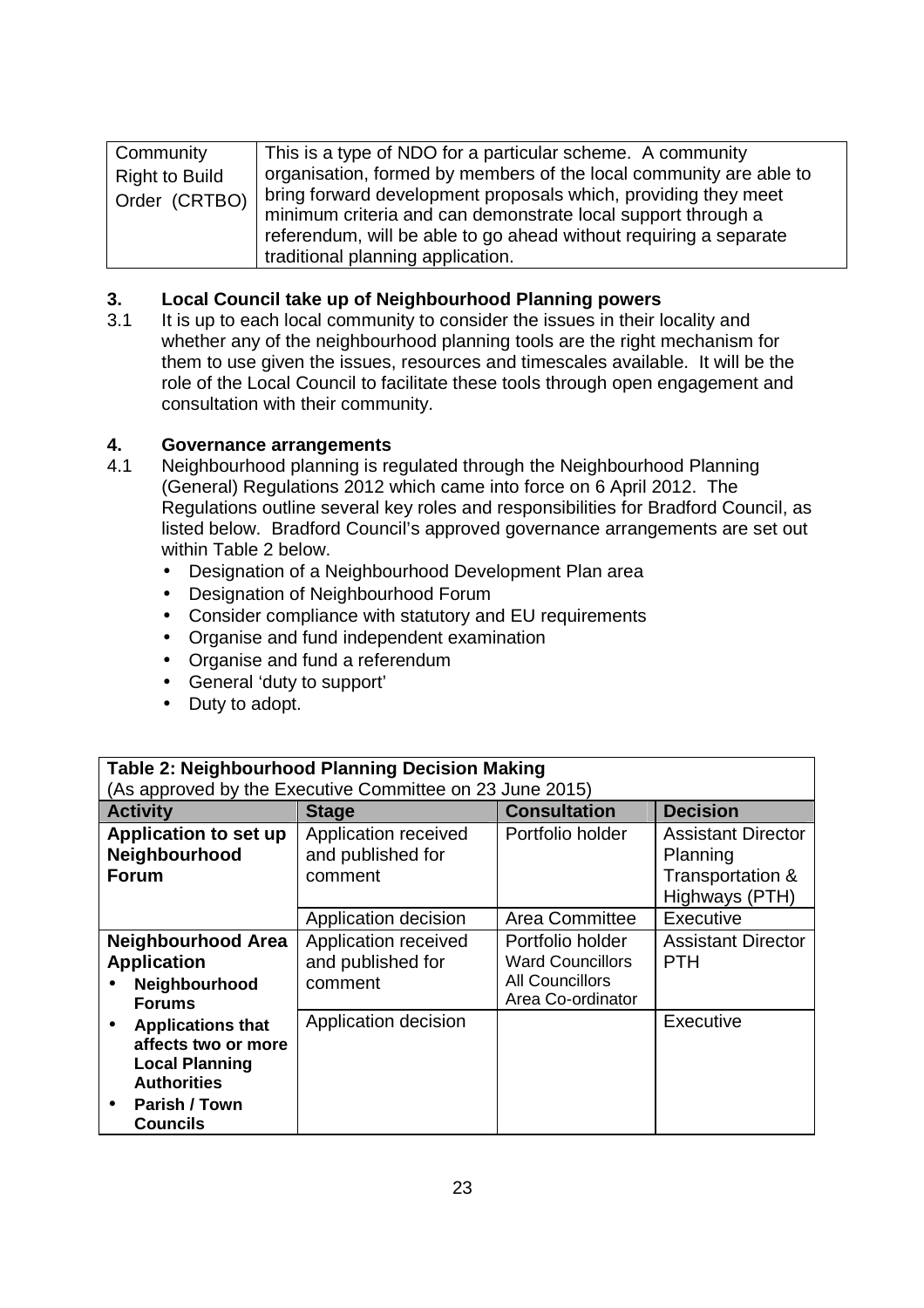| proposing a<br>boundary greater<br>than or smaller<br>than the existing<br>parish boundary    |                                                                                               |                                                                                            |                                         |
|-----------------------------------------------------------------------------------------------|-----------------------------------------------------------------------------------------------|--------------------------------------------------------------------------------------------|-----------------------------------------|
| <b>Neighbourhood Area</b><br><b>Application</b><br>Parish / Town<br><b>Councils (covering</b> | Application received<br>and published for<br>comment                                          | Portfolio holder<br><b>Ward Councillors</b><br><b>All Councillors</b><br>Area Co-ordinator | <b>Assistant Director</b><br><b>PTH</b> |
| whole parish area)                                                                            | Application decision                                                                          |                                                                                            | <b>Assistant Director</b><br><b>PTH</b> |
| Neighbourhood<br><b>Development Plan</b><br>(NDP)                                             | Draft received by<br><b>Bradford Council and</b><br>published for<br>representations          | Portfolio holder                                                                           | <b>Assistant Director</b><br><b>PTH</b> |
|                                                                                               | Submit for<br>independent<br>examination                                                      | Portfolio holder                                                                           | <b>Assistant Director</b><br><b>PTH</b> |
|                                                                                               | Receipt of<br>independent persons<br>report and decision on<br>plan and move to<br>referendum | Area Committee                                                                             | Executive                               |
|                                                                                               | Adoption                                                                                      | Portfolio holder                                                                           | <b>Assistant Director</b><br><b>PTH</b> |
| Neighbourhood<br><b>Development Order</b><br>(NDO) / Community<br><b>Right To Build Order</b> | Draft received by<br><b>Bradford Council and</b><br>published for<br>representations          | Portfolio holder                                                                           | <b>Assistant Director</b><br><b>PTH</b> |
| (CRTBO)                                                                                       | Submit for<br>independent<br>examination                                                      | Portfolio holder                                                                           | <b>Assistant Director</b><br><b>PTH</b> |
|                                                                                               | Receipt of<br>independent persons<br>report and decision on<br>plan and move to<br>referendum | Area Committee                                                                             | Executive                               |
|                                                                                               | Adoption                                                                                      | Portfolio holder                                                                           | <b>Assistant Director</b><br><b>PTH</b> |

#### **5. Bradford Council's 'Duty to Support' Local Councils**

5.1 Bradford Council has a duty to support communities undertaking neighbourhood planning activities. Whilst these duties will primarily fall to the Development Plan Team within the Planning Service, support may also be required from Democratic Services, Policy Programmes and Change, Neighbourhood Services and Legal Services.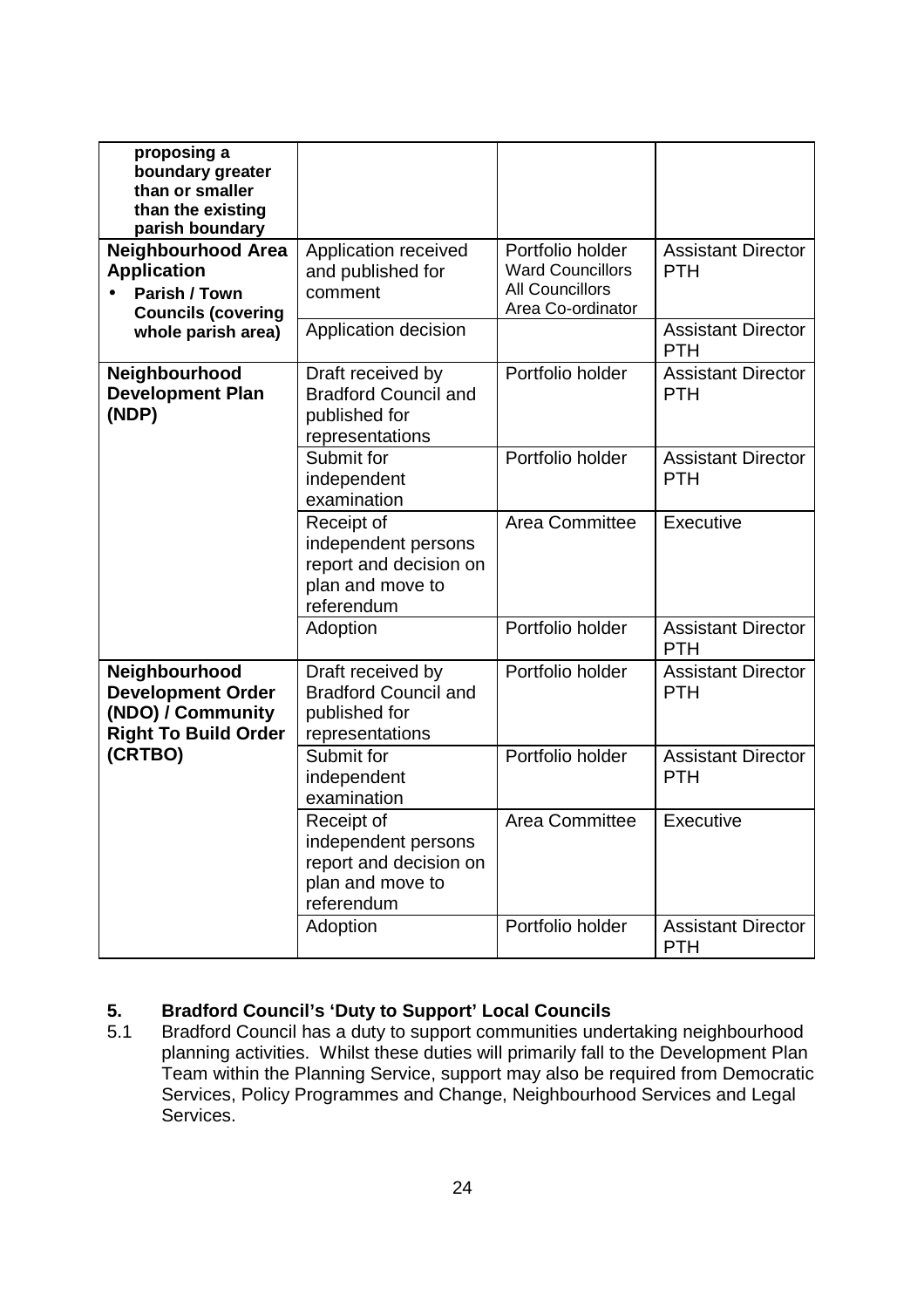- 5.2 The Development Plan Team will strive to develop and maintain a pro-active working relationship with the Local Council through regular and on-going dialogue on their plan or order.
- 5.3 Particularly in relation to Neighbourhood Development Plans, it is recognised that because of the variety and individuality of local communities and of Local Councils, specific arrangements for support will need to be identified and developed on an individual basis.
- 5.4 Subject to resources and work priorities, the Development Plan Team will provide the following in-kind support and assistance to Local Councils:
	- Make available, wherever possible, Bradford Council's planning data and information for the Local Council to use in the preparation of their Neighbourhood Development Plan or Order, as part of their evidence base.
	- Subject to officer availability, attendance at Local Council meetings to facilitate an ongoing dialogue with the Local Council and to provide advice (e.g. consultation and engagement).
	- Help with engagement and consultation events and where possible attend consultation events.
	- Provide advice on assessments and evidence.
	- Provide advice on conformity with national and local plan policies with which they will need to fit.
	- Helping communities communicate with external partners where this is required.
	- Provide advice on the legal requirements of neighbourhood planning under the Localism Act.
	- Provide professional advice and support prior to formal submission of a Plan to Bradford Council for examination.
	- Publish relevant details on the Council's Neighbourhood Planning webpage;
	- Provide a single point of contact for the Local Council.
- 5.5 The above assistance from the Development Plan Team will be subject to demand and available resources. Bradford Council will expect Local Councils to give ample notice to allow the Development Plan Team to respond to any requests in the most helpful way.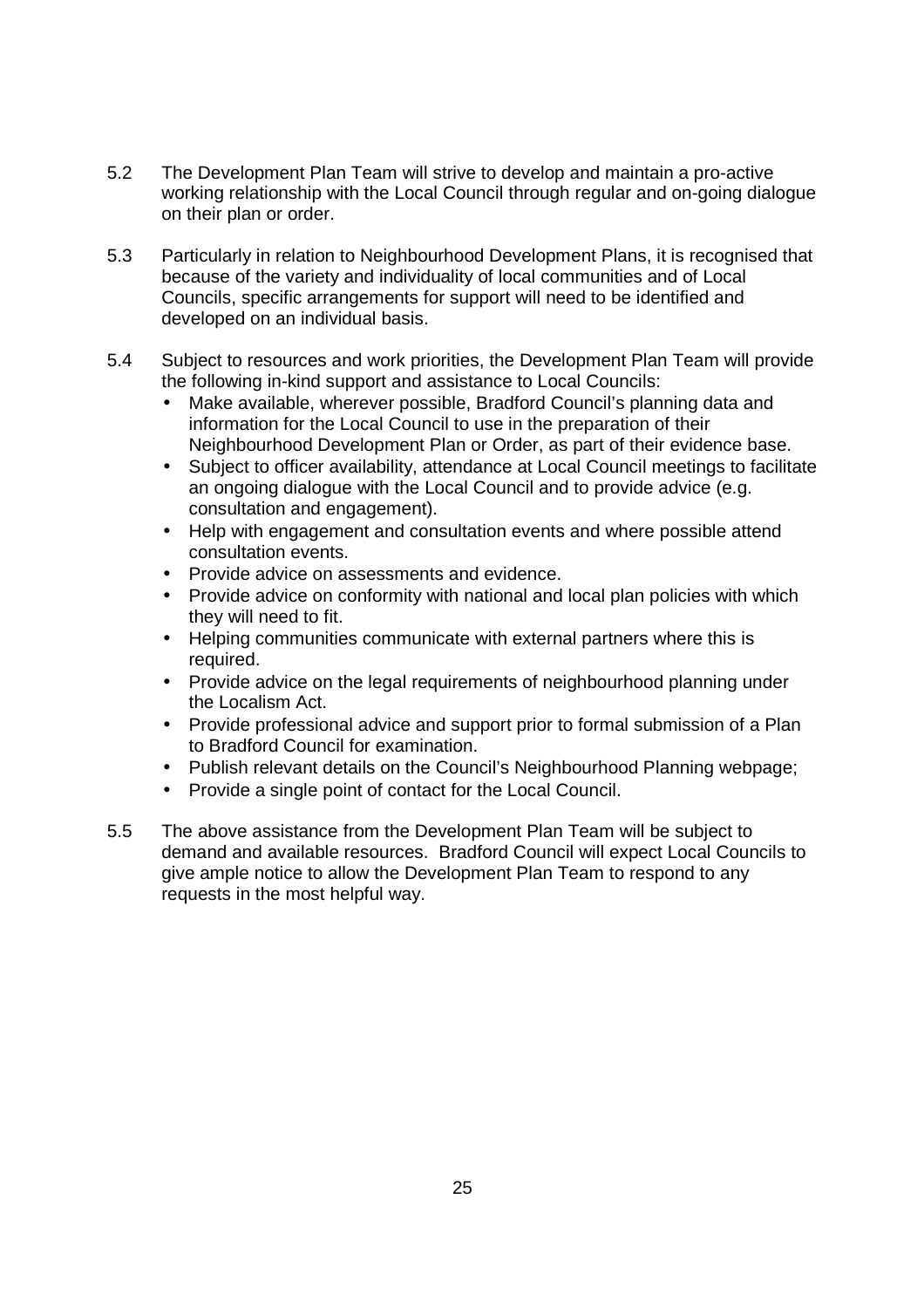## **6. Contact Details**

| <b>Development Plan Contact Details:</b>                                                                                                                                                      |                              |
|-----------------------------------------------------------------------------------------------------------------------------------------------------------------------------------------------|------------------------------|
| Planning Service - Development Plan Team<br>City of Bradford Metropolitan District Council<br>2 <sup>nd</sup> Floor (South) Jacobs Well<br><b>Nelson Street</b><br><b>Bradford</b><br>BD1 5RW |                              |
| Email: planningpolicy@bradford.gov.uk                                                                                                                                                         |                              |
| Andrew Marshall<br>Planning, Transportation & Strategy Manager                                                                                                                                | 01274 434050                 |
| <b>Bill Caulfield</b><br>Team Leader Development Plan Team                                                                                                                                    | 01274 433764                 |
| Development Plan Team                                                                                                                                                                         | 01274 433679                 |
|                                                                                                                                                                                               | (Correct as of January 2015) |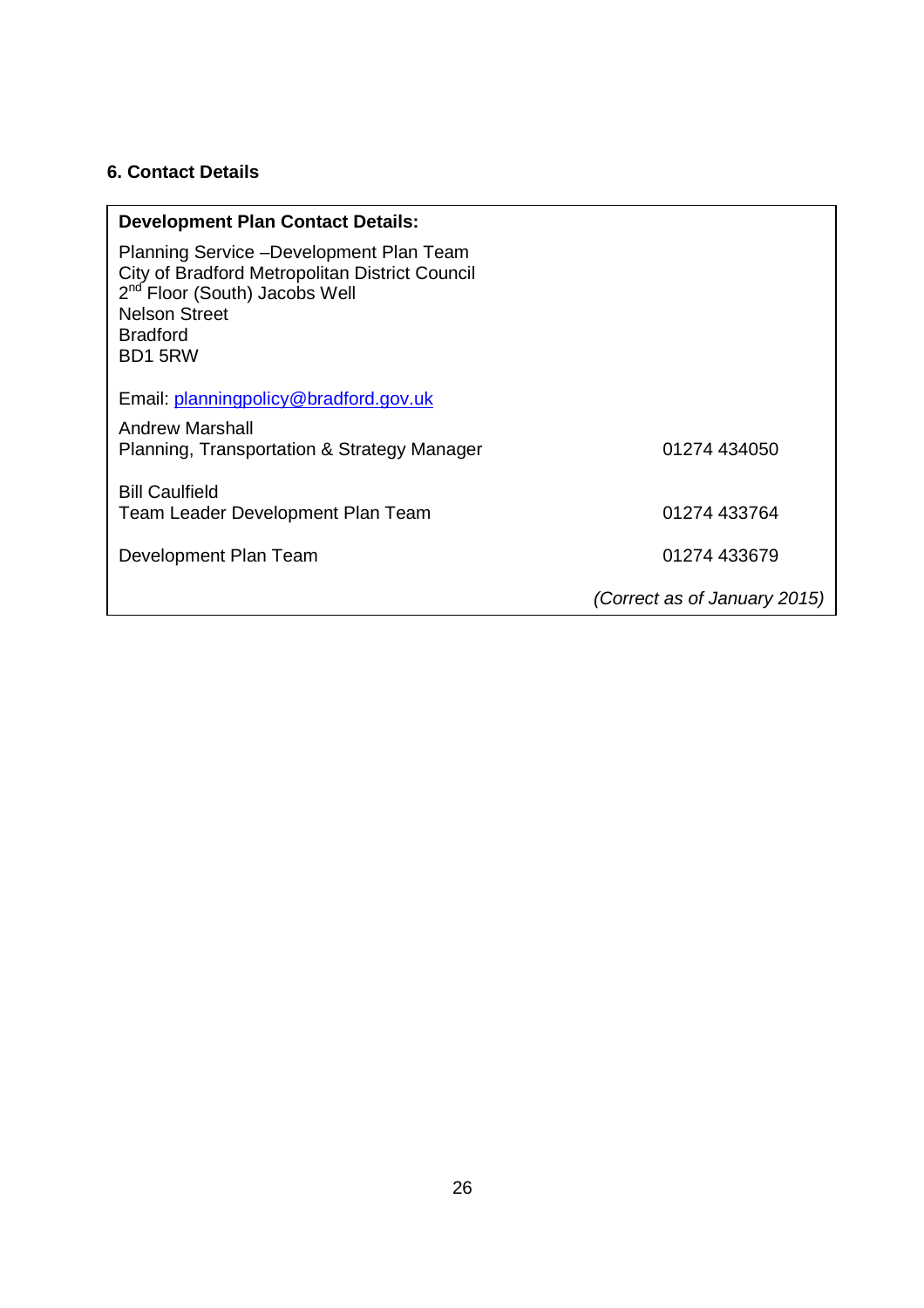## **Local Council liaison support and Neighbourhood and Customer Services**

#### **Bradford Council will provide liaison support through the Office of the Chief Executive and will undertake the following functions:**

- 1. A signposting service to allow Local Councils to access information about Council services quickly and effectively.
- 2. Advise Local Councils of relevant matters of joint interest.
- 3. Policy support on issues of joint interest.
- 4. Secretariat for the Liaison Group meetings.

The liaison support does not include mediation between Local Councils and Bradford Council's services and departments.

Advice on Local Council operational issues should always be sought from Yorkshire Local Councils' Association in the first instance who will be able to assist and support as necessary.

#### **Office of the Chief Executive contact details:**

City of Bradford Metropolitan District Council 3<sup>rd</sup> Floor, Margaret McMillan Tower Princes Ways **Bradford** BD1 1NN Telephone: 01274 433664

(Correct as of August 2017)

#### **Relationship between Bradford Council's Neighbourhood and Customer Services and Local Councils**

 Neighbourhood and Customer Services has lead responsibility for Bradford Council in developing and supporting "community engagement". Where Local Councils exist, Bradford Council will seek to work closely and co-operatively with them.

- 1. A primary function of Neighbourhood and Customer Services is to engage the citizens of the district and others, in action which will improve their neighbourhoods and the services delivered there. This key aim is implemented through:
	- The provision of consultation in neighbourhoods and with communities of interest.
	- Working closely with Bradford Council services, partners, and citizens, to develop sustainable initiatives at a local, area and district level.